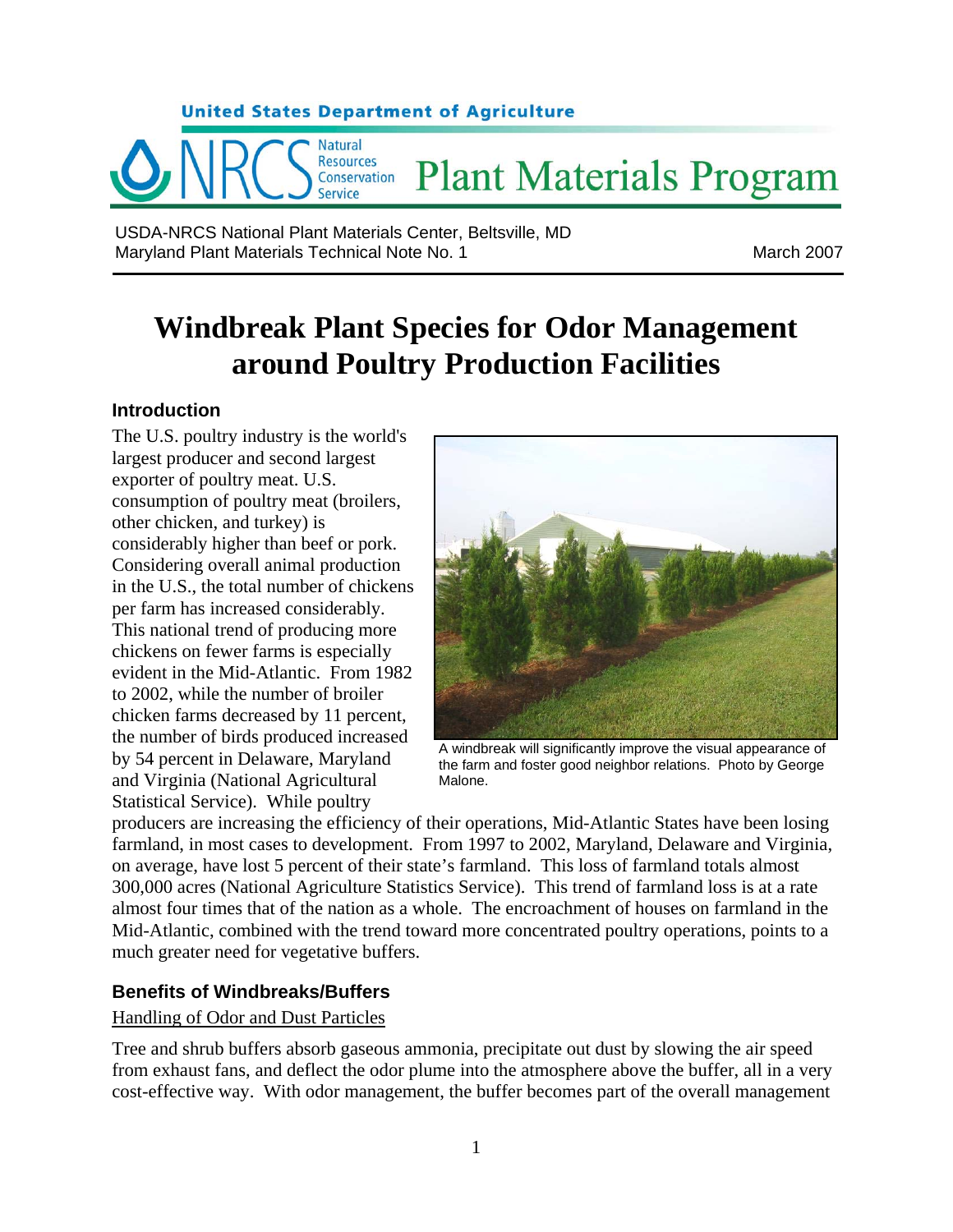of the farm operation. Odor from poultry houses typically travels downwind, along the ground, in a concentrated plume. By planting trees and shrubs around poultry houses farmers can disrupt the plume and mix it with the prevailing winds to dilute odor.

Ammonia is the gas of greatest concern to the poultry industry. Plants have the ability to absorb aerial ammonia (Yin et al., 1998). This translates into higher growth rates, as plants located in front of exhaust fans were found to have higher amounts of nitrogen and dry matter weights compared to control plants (Patterson 2005). Plant growth is increased with the right amount of ammonia; however, there is a critical threshold where too much ammonia will cause tissue necrosis, reduced growth, and greater frost sensitivity (Van deer Eerden et al 1998). During the summer, trees reduced air velocity by 99%, dust by 49% and ammonia by 46% downwind of the trees (Malone 2006). The direction of the wind strongly influenced these results; wind blowing toward the fans "increased" the efficacy of the buffer while wind blowing in the opposite direction "decreased" this efficacy (Malone 2006).

#### Visual and Noise Barriers

The primary benefit from plant buffers installed near the poultry production facility is the improved visual perception of the facility, but they also can reduce noise by up to 50%. This is extremely important to good neighbor relations where residential housing exists near poultry farms. These benefits are especially important in the mid-Atlantic, with its booming housing market.

#### Other Benefits

Windbreaks/buffers may also reduce the spread of specific infectious diseases in poultry operations by blocking, intercepting or diverting wind-borne infectious organisms away from buildings. However, use care to



Without windbreaks and without wind management the odor plumes are picked up by passing air masses and travel near the ground with little or no dilution or filtration. Diagram by Todd Leuty.



Windbreaks located upwind and downwind of poultry farms will reduce and manipulate air flow around the facility to reduce the spread of odors. Overhead winds can lift particles and gases into the lower atmosphere to help dilute and disperse odors. Also, more clean air diverts up and over the source of odor. Diagram by Todd Leuty.



This photo shows the problem and the solution. Housing is increasingly encroaching on typically agricultural lands. The Austree hybid willow plants and Norway spruces will absorb gaseous ammonia and odors, and hide the poultry operations from their neighbors. Photo by PA NRCS.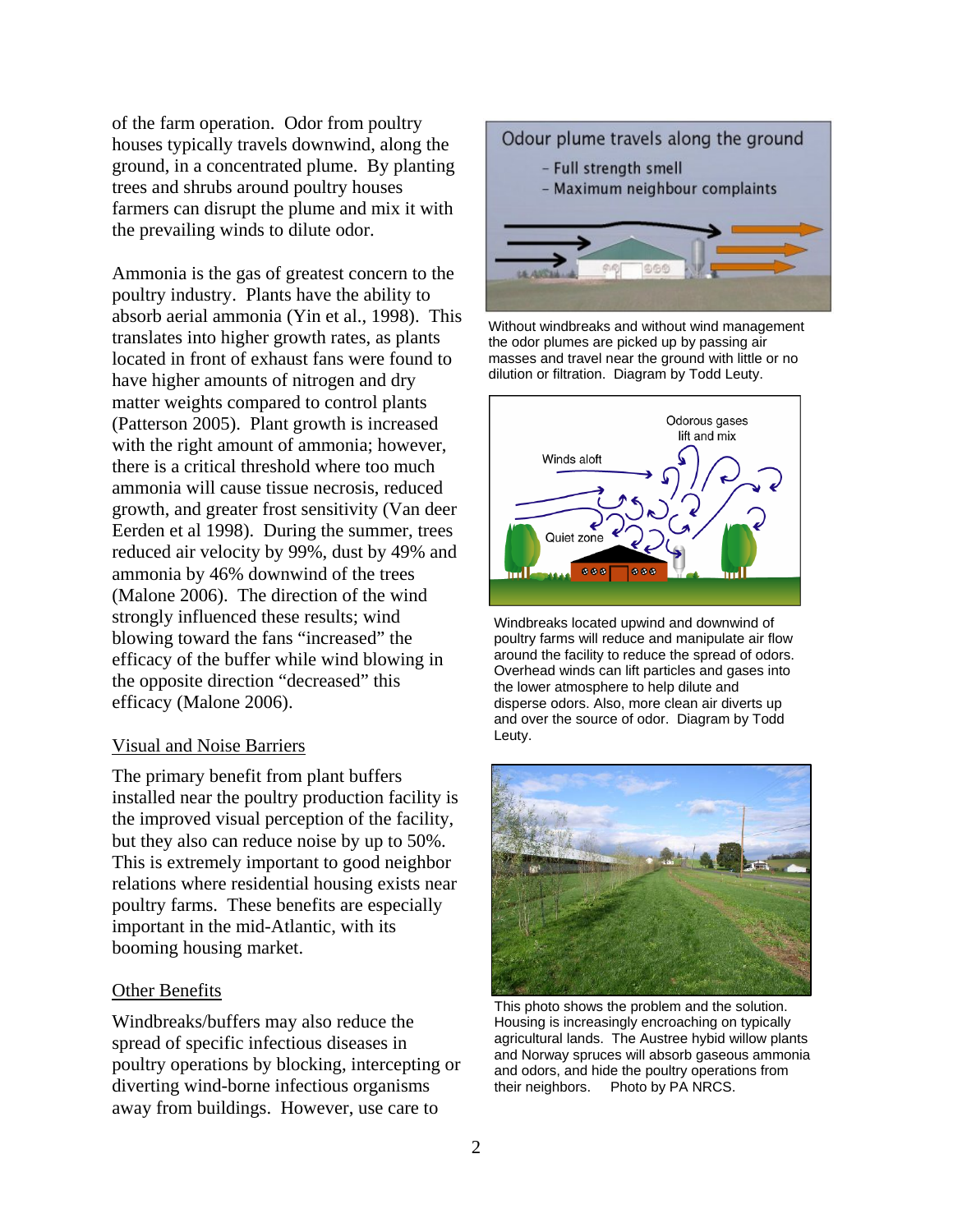select windbreak plants that do not produce large amounts of seed or fruits that attract birds which may spread these diseases. Fruiting can be avoided by using male cultivars of dioecious plants (e.g., hollies) or fruitless cultivars.

Windbreaks help filter and capture nutrients from runoff and ground water through root absorption of up to an estimated 80% of the nitrogen and phosphorus in certain environments. Nutrient uptake by plants helps reduce the amount of nutrients that are available to enter adjacent water courses.

# **Windbreak/Buffer Design and Maintenance**

Plant selection will vary depending on the site. Select plants based on the following factors:

- mature height and spread of the plant
- soil type
- drainage and moisture conditions
- wind conditions
- precipitation
- USDA hardiness range
- growth rate
- whether it is a native or introduced species
- location and distance from exhaust fans
- farm layout (location of roads and neighbors)

To maximize particulate trapping, select plants based on the following factors:

- high leaf surface roughness (plants with leaf hairs, leaf veins, and small leaf size)
- complex leaf shapes
- large leaf areas
- medium to rapid plant growth rates

## Windbreak Design

## *Selection and Arrangement*

It is usually best to select several different species of trees and shrubs for use in windbreaks. This helps prevent the loss or destruction of the entire windbreak if insect pests or tree diseases occur on certain species. Having diversity also offers a better chance for tree survival during alternating seasons of drought and/or wet soil conditions.

Deciduous shrubs are generally planted in the perimeter rows, followed by deciduous trees towards the middle or along the downwind side where they can grow more efficiently. Deciduous plants planted near the tunnel ventilation fans will accumulate dust particles during the growing season when the fans are operating. Those leaves will then drop off in the autumn when the fans are not being used. The plants will then leaf out in the spring repeating this process.

To provide an effective windbreak, a combination of plant growth rates should be used in the overall design. Within each row, select species with similar growth rates to provide an even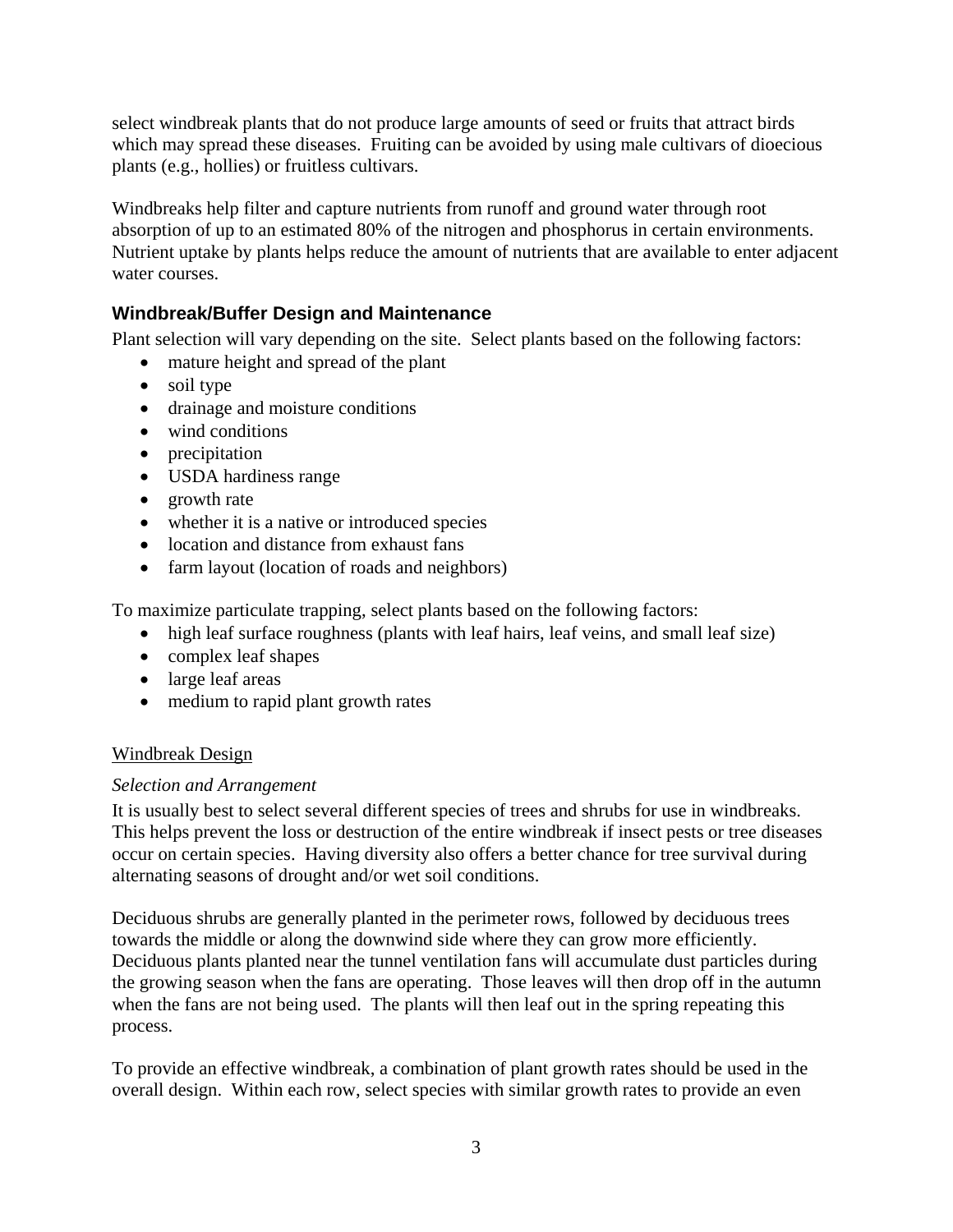height. Faster growing plants, which provide quick visual screening, generally are short lived and will need to be replaced sooner than slower growing species.

Where site conditions allow, place plantings around the entire perimeter of the odor source. A curved planting is easier to cultivate and offers a more pleasing appearance than one with squared corners. The closer the windbreak is positioned to the poultry house, the better the odor, dust and ammonia will be trapped and dispersed (Lin et al 2006). However, the windbreak should be placed a minimum of 50 feet from the sidewalls and 80 feet from the ends of the

houses for access. Any closer to the ventilation fans will cause the plants to become desiccated from the higher wind speed. The nearest row of windbreak plantings should be set back from buildings and waste storage areas by a distance that is at least 10 times the exhaust fan diameter. For example, if the tunnel ventilation fan has a diameter of 6 feet, then the first line of plants should be planted 60 feet away. In those cases where multiple fans are used in one location, this planting distance formula will need to be modified. Consider mounding the soil to create berms with plants located on top of the mound. When using evergreen plants, consider that winter snows will be heavily deposited down wind at a distance of 10 times the total height of the plants. Be sure that roads or other buildings are not located in this area where additional snow will be deposited.



The exhaust of this multiple fan poultry house is effectively deflected by the berm and plants. Due to the quantity of fans the distance between plants and exhaust fans is much more than usual, 150 feet shown here. Irrigation is important for plants in this situation as the soil dries much more quickly due to the slope. Photo by PA NRCS.

#### *Evergreens*

Evergreens are useful for providing year-round visual screening and particulate trapping, but tend to become overloaded with particulates if planted too close to ventilation fans. Poultry house particulates do not wash off easily and thick coatings of particulates on evergreens will result in early mortality. Best results will be achieved when evergreens are placed on the downwind side of deciduous trees, which will intercept significant amounts of particulates during the growing season. The exception to this rule is for evergreen hollies (*Ilex sp.*) which have a thick waxy leaf surface which will tolerate the thick coatings of particulates which will be washed off by the rain. This characteristic allows evergreen hollies to be used in the high particulate load areas directly behind ventilation fans. White and loblolly pines have been used extensively in the mid-Atlantic as windbreaks. These plants have been used with poor results and are not tolerant of high levels of ammonia. They are not recommended for planting in areas opposite ventilation fans, but may be an option for use in non-discharge areas.

#### *Number of Rows*

The proper number of rows in a windbreak will depend on the space available, and the species to be used. When possible, windbreaks should consist of three or more rows of deciduous and evergreen species of plants. Additional rows of plants may be needed near the tunnel ventilation fans as those plants will be growing in a more stressful environment and plant death will be more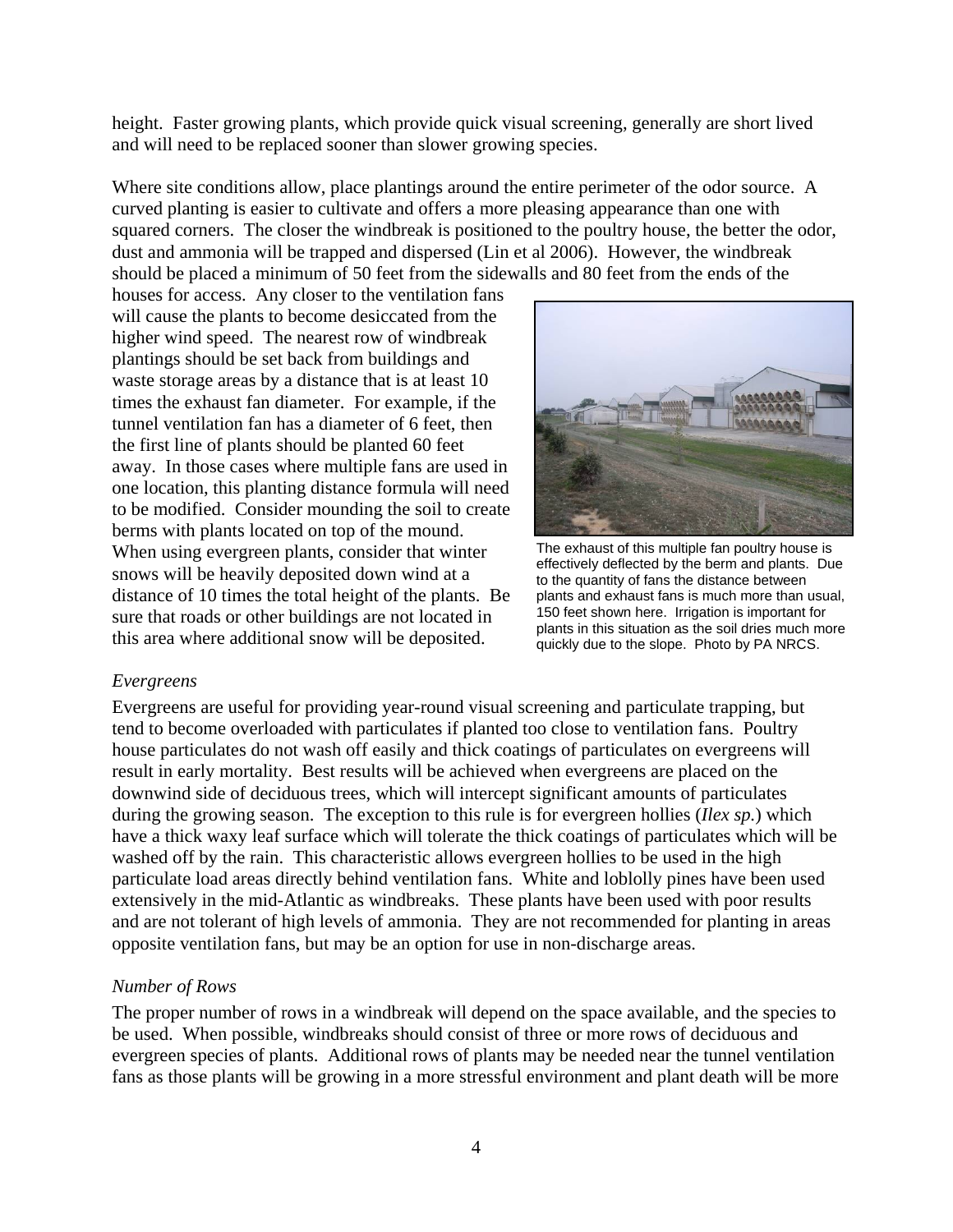frequent. Selecting the correct species for the situation, and then following up with proper care is much more important than the number or rows.

#### *Spacing Within the Row*

The spacing between the plants within the row will vary depending on the size and growth rate of the plants. Faster growing plants should be placed further apart than slower growing plants. Overall, spacing within the windbreak should be closer than the spacing typically used for landscape plantings. This will promote quicker vertical growth which will shade out weed competition and decrease the amount of time that it takes for the windbreak to become functional. Greater crown and root spread can be expected from hardwoods than from evergreens. General guidelines are as follows:

Small Shrubs  $(4 \text{ feet} - 12 \text{ feet tall}) - 4 \text{ feet to 6 feet apart}$ Large Shrubs and Small Trees  $(12 \text{ feet} - 30 \text{ feet tall}) - 6 \text{ feet to } 10 \text{ feet apart}$ Large Trees (over 30 feet tall) – 10 feet to 14 feet apart Evergreen Trees – 8 feet to 14 feet apart depending on the species

#### *Spacing Between Rows*

Spacing between rows depends on the amount of moisture available, the species planted in each row, and the width of implements used for cultivation or maintenance. Planting rows too closely together is a common mistake. After a few years of growth, severe competition for moisture and nutrients begins and faster-growing trees overtop others. Machinery often cannot move between the rows, the windbreak falls into disrepair and eventually becomes ineffective. In most cases, a spacing of 16 to 20 feet between rows is recommended depending on site conditions and species selected. If the site is dry, more space is necessary to minimize competition. More space would also be needed for species which are sensitive to shade. The distance between the shrub row and the tree row does not need to be as great as the spacing between tree rows. Adequate spacing between deciduous and evergreen rows in necessary because faster growing deciduous trees tend to overtop and suppress evergreens if planted too close. Evergreen and deciduous trees should not be mixed in the same row for this same reason.

#### Windbreak Establishment and Maintenance

#### *Stock Size*

The best size of the planting stock will vary with the growth rate of the plant. Fast growing plants can be purchased small as their fast growth rate will quickly make up for their initial size. Conversely, slower growing plants should be purchased as large as possible since it will take longer for them to become a functional part of the windbreak. Bare-rooted seedlings are discouraged from being used due to their slower establishment time, and will suffer more from transplant shock, especially in this stressful environment. Either container or balled-andburlapped plant material, which are more expensive than bare-rooted stock, are fine for use in poultry windbreaks.

#### *Planting Time*

The timing of planting varies with the type of plant (evergreen or deciduous). Evergreen plants are best planted in the early spring so that they have the entire growing season to grow new roots. This is important due to the fact that evergreens retain their leaves and are prone to drying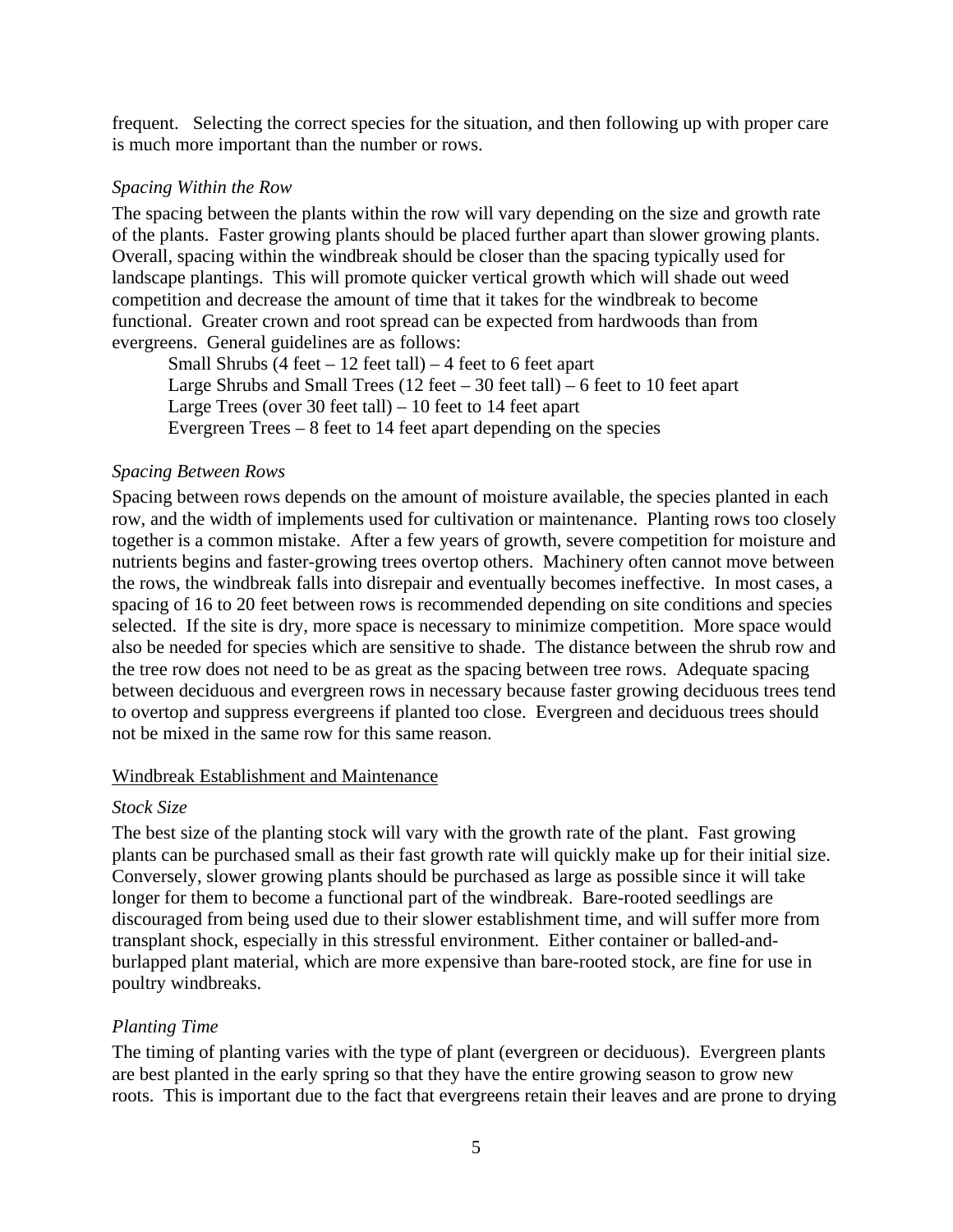out in the winter when the soil is frozen and water is not available for uptake. Deciduous plants, on the other hand, can be planted either in the spring or autumn. Even after newly planted deciduous plants have dropped their leaves in the autumn, root growth is still taking place. Soil temperatures change less rapidly than air temperatures; therefore, soil usually retains warmth well into late autumn. During this time, watering is still very important during periods of little or no rain. The rule of thumb is to water anytime during the growing season when there is not 1 inch of rain within a week. Although not recommended, should bare-root deciduous plants be used, they must always be planted in early spring.

#### *Moisture*

Irrigation is very important during the first five years of plant establishment. Plant survival and the overall health of the plants will benefit from using drip irrigation. Either an emitter placed in the area of the plant or tubing with regularly spaced holes will work. Irrigation is especially important for those plants located in front of the fans, due to additional stresses from the desiccating high winds, ammonia and dust.

#### *Weed Control*

Weed control is also extremely important to the establishment and longevity of the windbreak. By using plastic weed barrier with organic mulch, competition from weeds will be limited, retaining soil moisture, and maximizing plant growth. Pre- and post-emergent herbicides may need to be used where the weed pressure is high. Follow all label directions and state pesticide guidelines. Weed management (especially grass control) is extremely important until the young plants have outgrown the weeds.

#### *Replanting*

Windbreaks plantings are seldom 100% successful. Prompt replacement of plants which do not survive is essential for the development of a functional poultry windbreak. Replacement planting should be continued for up to 3 years after the initial planting when conditions are again optimal for planting. It is very important to replant within the rows because the effectiveness of the windbreak depends largely on having full rows. It is a good idea to order a few extra plants when purchasing the plants and "heel them in" at a location where you can give them extra care. When replacements are needed you will have the same species, at the same age and size as the originals in the row. To "heel in" plants, remove the containers or plant directly the balled-andburlapped stock at a very close spacing. Cover the roots with soil and water. If possible, heel in plants in a cool, shady place and water as needed.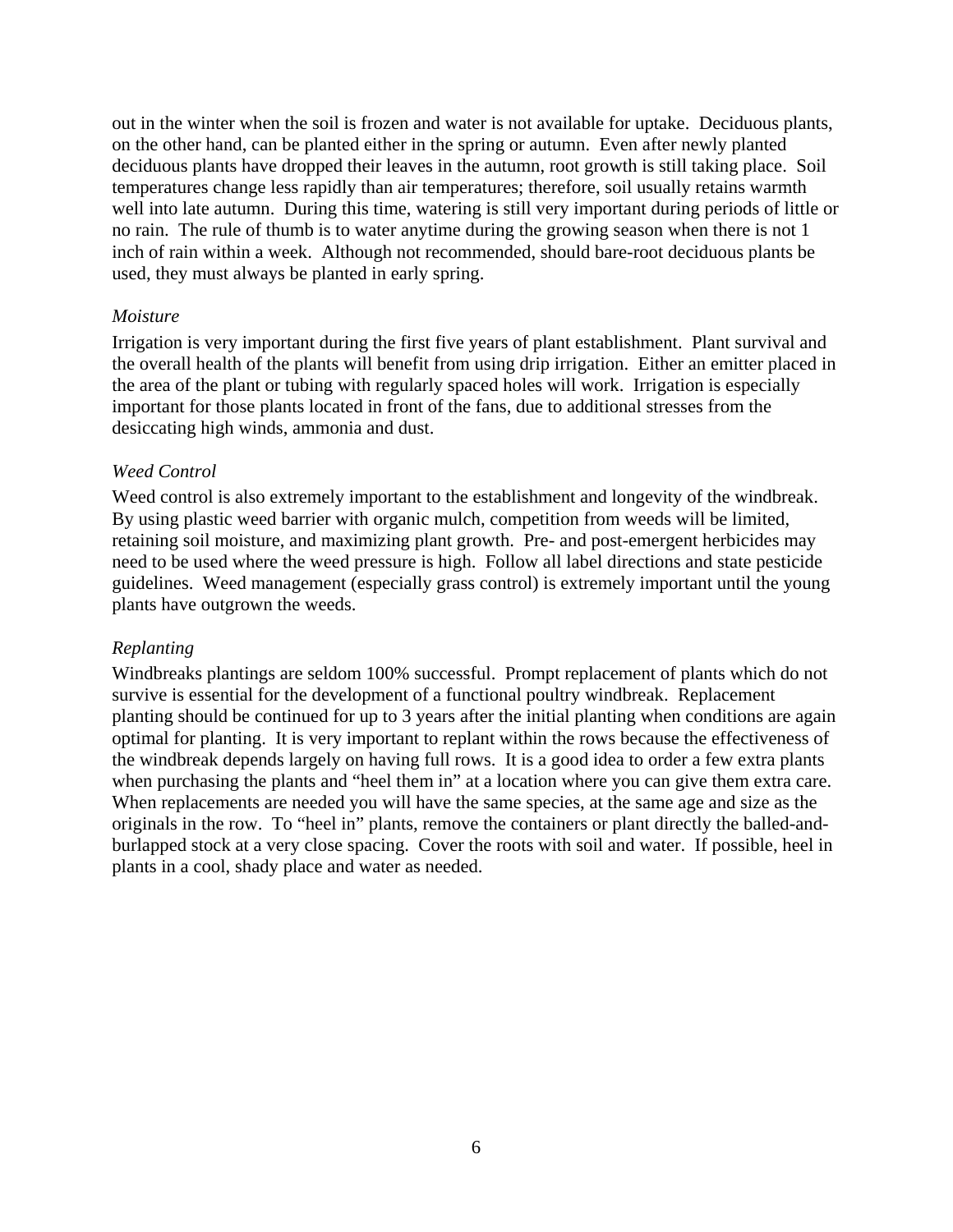## **Table 1. Proven Plants for Windbreaks/Buffers on Poultry Production Farms**

The following table represents plants which have been planted as buffers around poultry farms in the Mid-Atlantic U.S. and have proven to be effective in passive ammonia absorption. Refer to the Appendix for information on Hardiness Zones.

|                                   |                       |              | Hard.             | <b>Size</b>      | Growth    |                      |
|-----------------------------------|-----------------------|--------------|-------------------|------------------|-----------|----------------------|
| <b>Botanical Name/Cultivar</b>    | <b>Common Name</b>    | Family       | $\mathbf{Zone}^1$ | (H x W)          | Rate*     | <b>Native Range</b>  |
| <i>Gleditsia triacanthos var.</i> | honeylocust           | Fabaceae     | $4 - 9$           | $50' \times 50'$ | fast      | PA to MS, west to NE |
| inermis                           |                       |              |                   |                  |           | and TX               |
| Ilex cornuta x aquifolium         | Nellie Stevens holly  | Aquifoliceae | $6 - 9$           | $20' \times 15'$ | fast      | Asia, Europe         |
| 'Nellie Stevens'                  |                       |              |                   |                  |           |                      |
| <i>Ilex crenata 'Steeds'</i>      | Japanese holly        | Aquifoliceae | $6 - 9$           | $8'$ x 4'        | moderate  | Japan, Korea, China  |
| Ilex opaca                        | American holly        | Aquifoliceae | $5 - 9$           | 40' x 20'        | slow to   | MA to FL, west to    |
|                                   |                       |              |                   |                  | moderate  | MO and TX            |
| Juniperus virginiana              | eastern red cedar     | Cupressaceae | $3b - 9$          | 40' x 20'        | moderate  | ME to FL, west to    |
|                                   |                       |              |                   |                  |           | ND, CO and TX        |
| Picea abies                       | Norway spruce         | Pinaceae     | $3b - 7$          | 50' x 25'        | moderate  | north-central Europe |
|                                   |                       |              |                   |                  | to fast   |                      |
| Populus deltoides x nigra         | hybrid poplar         | Salicaceae   | $4 - 7$           | 70' x 30'        | fast      | sterile hybrid       |
| 'Spike'                           |                       |              |                   |                  |           |                      |
| Salix matsudana x alba            | Austree hybrid willow | Salicaceae   | $4 - 8$           | $60' \times 15'$ | very fast | American/Asian       |
|                                   |                       |              |                   |                  |           | hybrid (male)        |
| Salix purpurea 'Streamco'         | purpleosier willow    | Salicaceae   | $4 - 7$           | $15' \times 15'$ | fast      | Europe               |
| Taxodium distichum                | bald cypress          | Taxodiaceae  | $5 - 9$           | $70'$ x $20'$    | slow to   | DE to FL, west to MO |
|                                   |                       |              |                   |                  | moderate  | and LA               |
| Thuja plicata x standishii        | arborvitae            | Cupressaceae | $5 - 7$           | $60' \times 20'$ | fast      | hybrid               |
| 'Green Giant'                     |                       |              |                   |                  |           |                      |
| xCupressocyparis leylandii        | Leyland cypress       | Cupressaceae | $6 - 10$          | $100'$ x         | very fast | hybrid               |
|                                   |                       |              |                   | 20'              |           |                      |

 $*\text{Growth rates} - \text{slow} = \text{less than } 1\text{'year}, \text{moderate} = 1\text{'} - 2\text{'year}, \text{fast} = 2\text{'} - 3\text{'year}, \text{very fast} = \text{over } 3\text{'year}$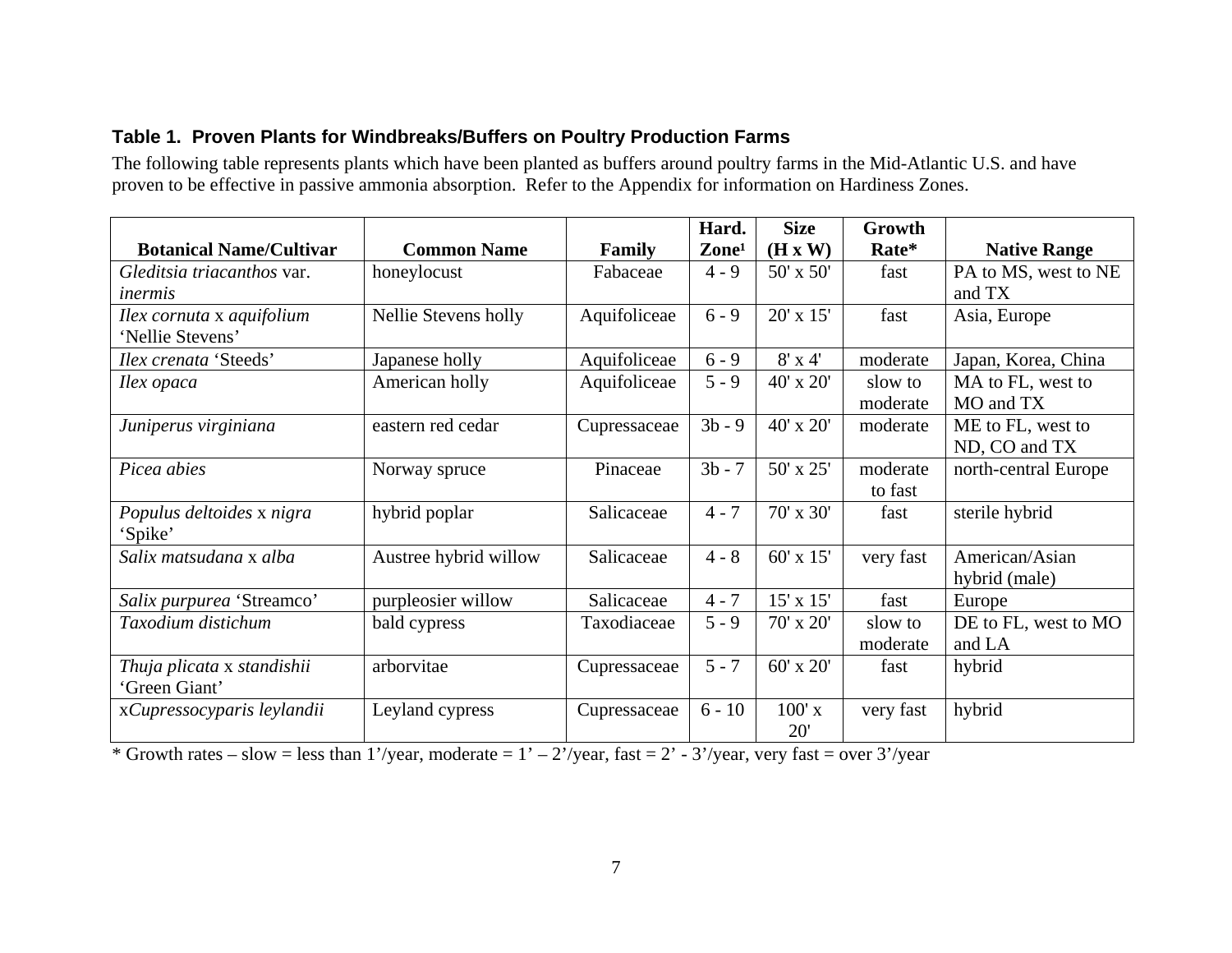# **Table 2. Cultural Requirements of Proven Plants for Windbreaks/Buffers on Poultry Production Farms**

For best results, always chose a plant species that meets your site conditions. Refer to the Appendix for information on Natural Drainage Classes.

|                           |               |                    | <b>Natural Drainage Class<sup>2</sup></b> |                  |                           | <b>Light Requirements</b> |     |                           |              |                      |
|---------------------------|---------------|--------------------|-------------------------------------------|------------------|---------------------------|---------------------------|-----|---------------------------|--------------|----------------------|
| <b>Botanical</b>          | <b>Common</b> | <b>Excessively</b> | Well                                      | Moderate<br>Well | Somewhat<br><b>Poorly</b> | Poorly                    |     | Part                      |              |                      |
| Name/Cultivar             | <b>Name</b>   | <b>Drained</b>     | <b>Drained</b>                            | <b>Drained</b>   | <b>Drained</b>            | <b>Drained</b>            | Sun | <b>Shade</b>              | <b>Shade</b> | <b>Notes</b>         |
| Gleditsia triacanthos     | honeylocust   |                    | X                                         | X                | X                         |                           | X   | X                         |              | <b>Resistant</b> to  |
| var. inermis              |               |                    |                                           |                  |                           |                           |     |                           |              | compacted soil,      |
|                           |               |                    |                                           |                  |                           |                           |     |                           |              | salt tolerant.       |
| Ilex cornuta x            | Nellie        |                    | $\boldsymbol{\mathrm{X}}$                 | X                | X                         |                           | X   | $\boldsymbol{\mathrm{X}}$ |              | Fruitless            |
| <i>aquifolium</i> 'Nellie | Stevens holly |                    |                                           |                  |                           |                           |     |                           |              | without a male       |
| Stevens'                  |               |                    |                                           |                  |                           |                           |     |                           |              | pollinator.          |
| Ilex crenata 'Steeds'     | Japanese      |                    | X                                         | X                |                           |                           | X   | X                         |              | <b>Excellent</b> for |
|                           | holly         |                    |                                           |                  |                           |                           |     |                           |              | high emission        |
|                           |               |                    |                                           |                  |                           |                           |     |                           |              | load areas.          |
| <i>Hex opaca</i>          | American      |                    | X                                         | X                |                           |                           | X   | X                         |              | Consider using       |
|                           | holly         |                    |                                           |                  |                           |                           |     |                           |              | 'Jersey Knight',     |
|                           |               |                    |                                           |                  |                           |                           |     |                           |              | a male fruitless     |
|                           |               |                    |                                           |                  |                           |                           |     |                           |              | cultivar.            |
| Juniperus virginiana      | eastern red   | X                  | X                                         | X                |                           |                           | X   | X                         |              | Sensitive to soil    |
|                           | cedar         |                    |                                           |                  |                           |                           |     |                           |              | compaction, salt     |
|                           |               |                    |                                           |                  |                           |                           |     |                           |              | tolerant.            |
| Picea abies               | Norway        |                    |                                           | X                | X                         |                           | X   |                           |              |                      |
|                           | spruce        |                    |                                           |                  |                           |                           |     |                           |              |                      |
| Populus deltoides x       | hybrid poplar |                    |                                           | X                | X                         |                           | X   | X                         |              |                      |
| nigra 'Spike'             |               |                    |                                           |                  |                           |                           |     |                           |              |                      |
| Salix matsudana x alba    | Austree       |                    | X                                         | X                | X                         | X                         | X   | X                         |              | Provides a           |
|                           | hybrid        |                    |                                           |                  |                           |                           |     |                           |              | visual screen        |
|                           | willow        |                    |                                           |                  |                           |                           |     |                           |              | within 1-2 years     |
|                           |               |                    |                                           |                  |                           |                           |     |                           |              | due to fast          |
|                           |               |                    |                                           |                  |                           |                           |     |                           |              | growth rate.         |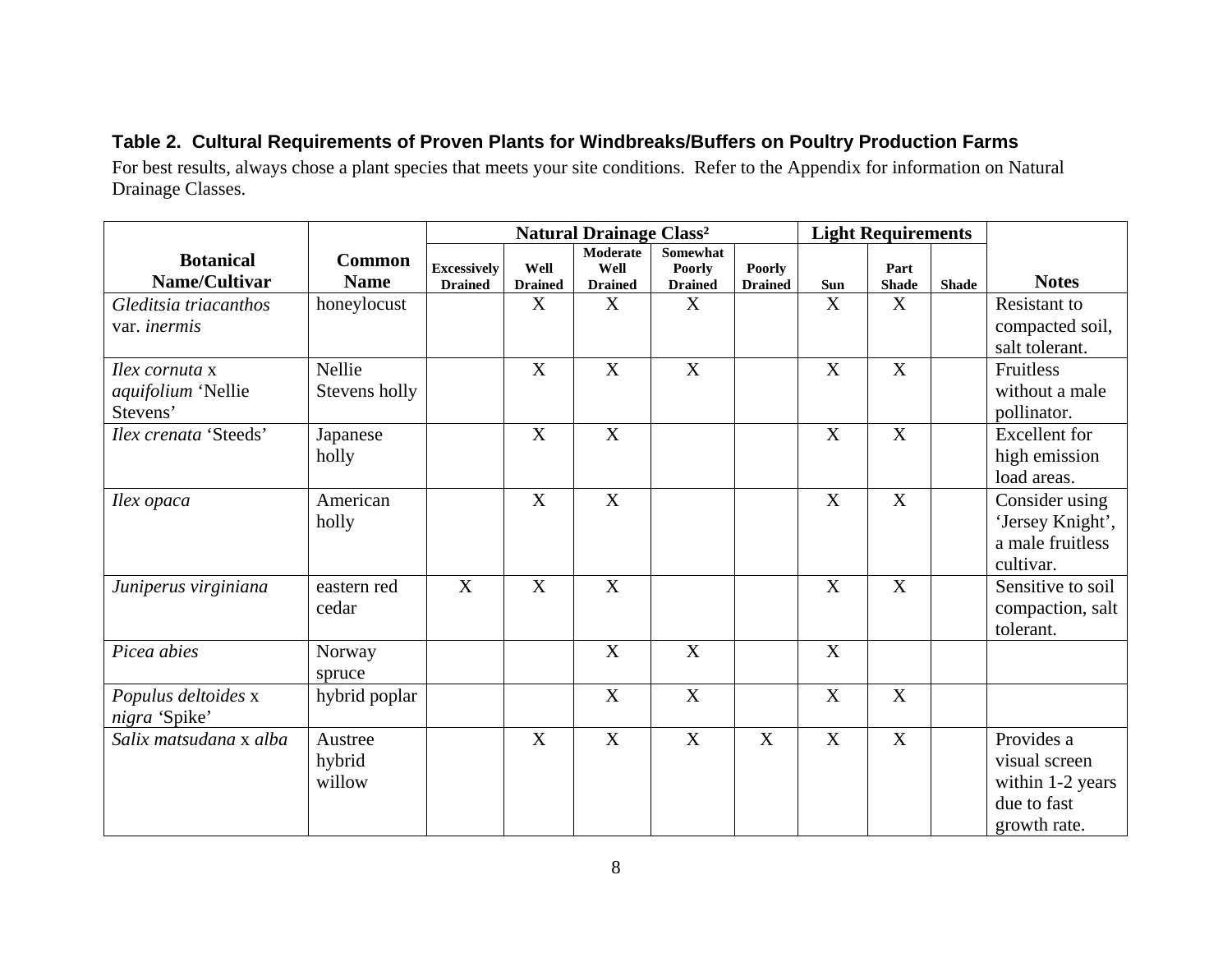|                                             |                              |                                      |                        | <b>Natural Drainage Class<sup>2</sup></b> |                                             |                          | <b>Light Requirements</b> |                      |              |                                                                                                                      |
|---------------------------------------------|------------------------------|--------------------------------------|------------------------|-------------------------------------------|---------------------------------------------|--------------------------|---------------------------|----------------------|--------------|----------------------------------------------------------------------------------------------------------------------|
| <b>Botanical</b><br>Name/Cultivar           | <b>Common</b><br><b>Name</b> | <b>Excessively</b><br><b>Drained</b> | Well<br><b>Drained</b> | Moderate<br>Well<br><b>Drained</b>        | Somewhat<br><b>Poorly</b><br><b>Drained</b> | Poorly<br><b>Drained</b> | Sun                       | Part<br><b>Shade</b> | <b>Shade</b> | <b>Notes</b>                                                                                                         |
| Taxodium distichum                          | bald cypress                 |                                      | X                      | X                                         | X                                           | X                        | X                         |                      |              |                                                                                                                      |
| Thuja plicata x<br>standishii 'Green Giant' | arborvitae                   |                                      | X                      | X                                         |                                             |                          | X                         | X                    |              |                                                                                                                      |
| xCupressocyparis<br>leylandii               | Leyland<br>cypress           |                                      | X                      | X                                         |                                             |                          | X                         | X                    |              | Fungal canker<br>and insects can<br>be a problem;<br>'Green Giant'<br>arborvitae is the<br>preferred<br>alternative. |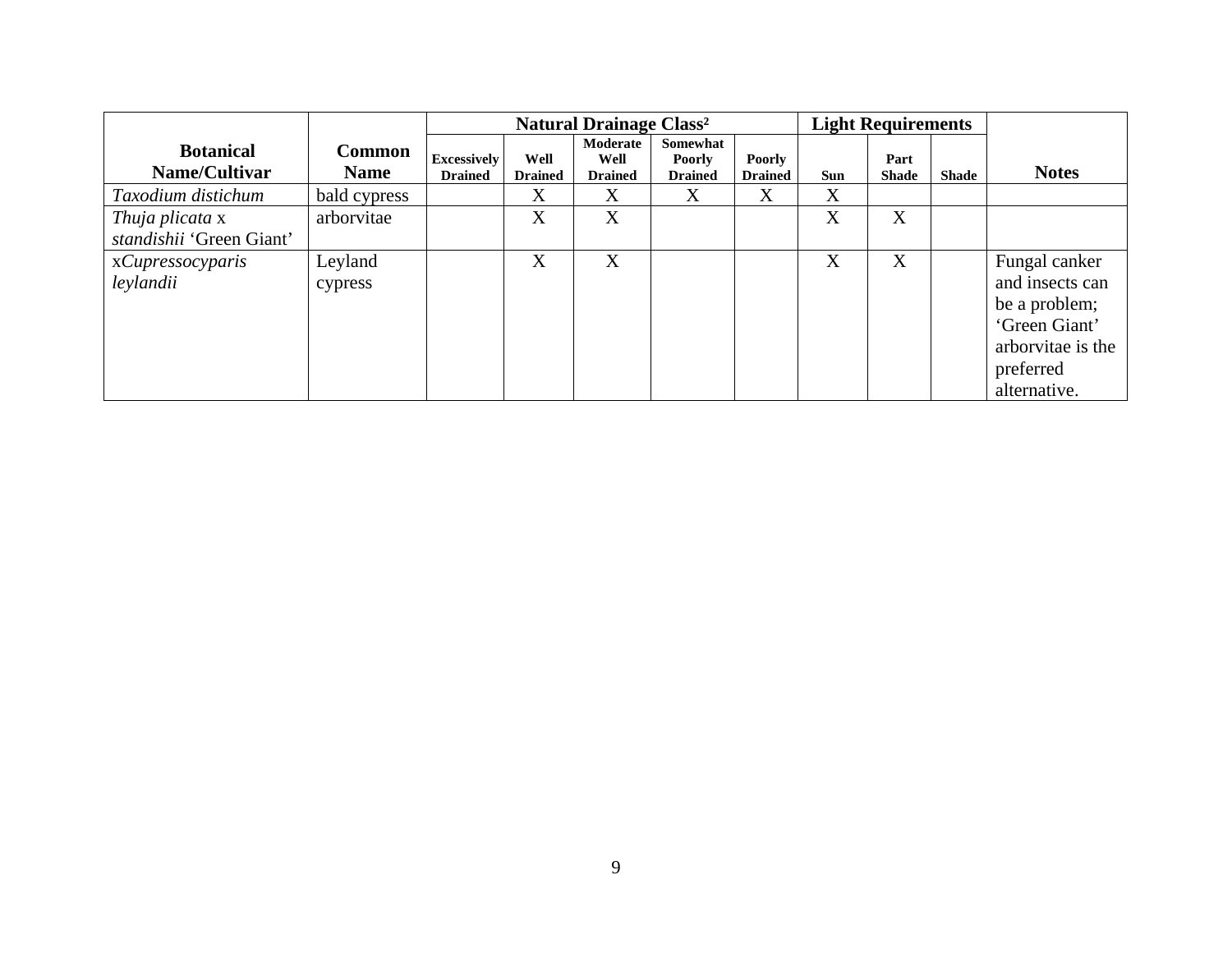# **Table 3. Potential Plants for Windbreaks/Buffers of Poultry Production Farms**

This table represents plants which have been planted as street trees and shrubs. In urban environments, tolerance to pollutants such as ozone and sulfur dioxide, salt, heat, drought, and soil compaction are necessary. While these plants have not yet been tested for use around poultry facilities, they should be considered for use and further evaluation given their tolerance of inhospitable environments. White and loblolly pines have been used with very poor results and are not tolerant of high levels of ammonia. Therefore, pines are not recommended for planting in areas opposite ventilation fans, but may be an option for use in non-discharge areas. Refer to the Appendix for information on Hardiness Zones.

|                       | <b>Common</b>  |              |                   | <b>Hardiness</b>  | <b>Size</b>      | Growth    |                     |
|-----------------------|----------------|--------------|-------------------|-------------------|------------------|-----------|---------------------|
| <b>Botanical Name</b> | <b>Name</b>    | Family       | <b>Cultivar</b>   | $\mathbf{Zone}^1$ | (H x W)          | Rate*     | <b>Native Range</b> |
| Acer buergerianum     | trident maple  | Aceraceae    |                   | $5 - 8$           | 20' x 30'        | slow-mod. | China               |
| Acer campestre        | hedge maple    | Aceraceae    | Queen             | $5 - 8$           | 25' x 35'        | slow      | Europe              |
|                       |                |              | Elizabeth         |                   |                  |           |                     |
| Acer negundo          | boxelder       | Aceraceae    | Baron             | $3 - 9$           | 30' x 50'        | fast      | entire US           |
| Acer rubrum           | red maple      | Aceraceae    | <b>Brandywine</b> | $4 - 8$           | 12' x 25'        | moderate  | Eastern US          |
|                       |                |              |                   |                   |                  | to fast   |                     |
| Acer rubrum x         | Freeman maple  | Aceraceae    | Autumn Blaze      | $4 - 8$           | $40'$ x $50'$    | fast      | Eastern US          |
| saccharinum           |                |              |                   |                   |                  |           |                     |
| Acer truncatum        | purpleblow     | Aceraceae    | Norwegian         | $4 - 8$           | 25' x 35'        | slow      | Northern China,     |
| hybrid                | maple          |              | Sunset, Pacific   |                   |                  |           | Russia              |
|                       |                |              | Sunset            |                   |                  |           |                     |
| Alnus rugosa          | speckled alder | Betulaceae   |                   | $3 - 6$           | 15' x 20'        | moderate  | Canada south to     |
|                       |                |              |                   |                   |                  |           | IL and VA           |
| Alnus serrulata       | hazel alder    | Betulaceae   |                   | $5 - 9$           | 15' x 15'        | moderate  | ME to FL, west to   |
|                       |                |              |                   |                   |                  |           | KS and LA           |
| Amorpha fruticosa     | false indigo   | Fabaceae     |                   | $4 - 9$           | $10' \times 15'$ | moderate  | CT to FL, west to   |
|                       |                |              |                   |                   |                  |           | MN and LA           |
| Caragana              | Siberian pea   | Fabaceae     |                   | $2 - 7$           | 15' x 15'        | moderate  | Siberia and         |
| arborescens           | shrub          |              |                   |                   |                  | to fast   | Mongolia            |
| Celtis laevigata      | sugar          | Celastraceae | All Seasons,      | $4 - 8$           | 25' x 40'        | moderate  | VA to FL, west to   |
|                       | hackberry      |              | Magnifica         |                   |                  | to fast   | MO and TX           |
|                       |                |              |                   |                   |                  |           |                     |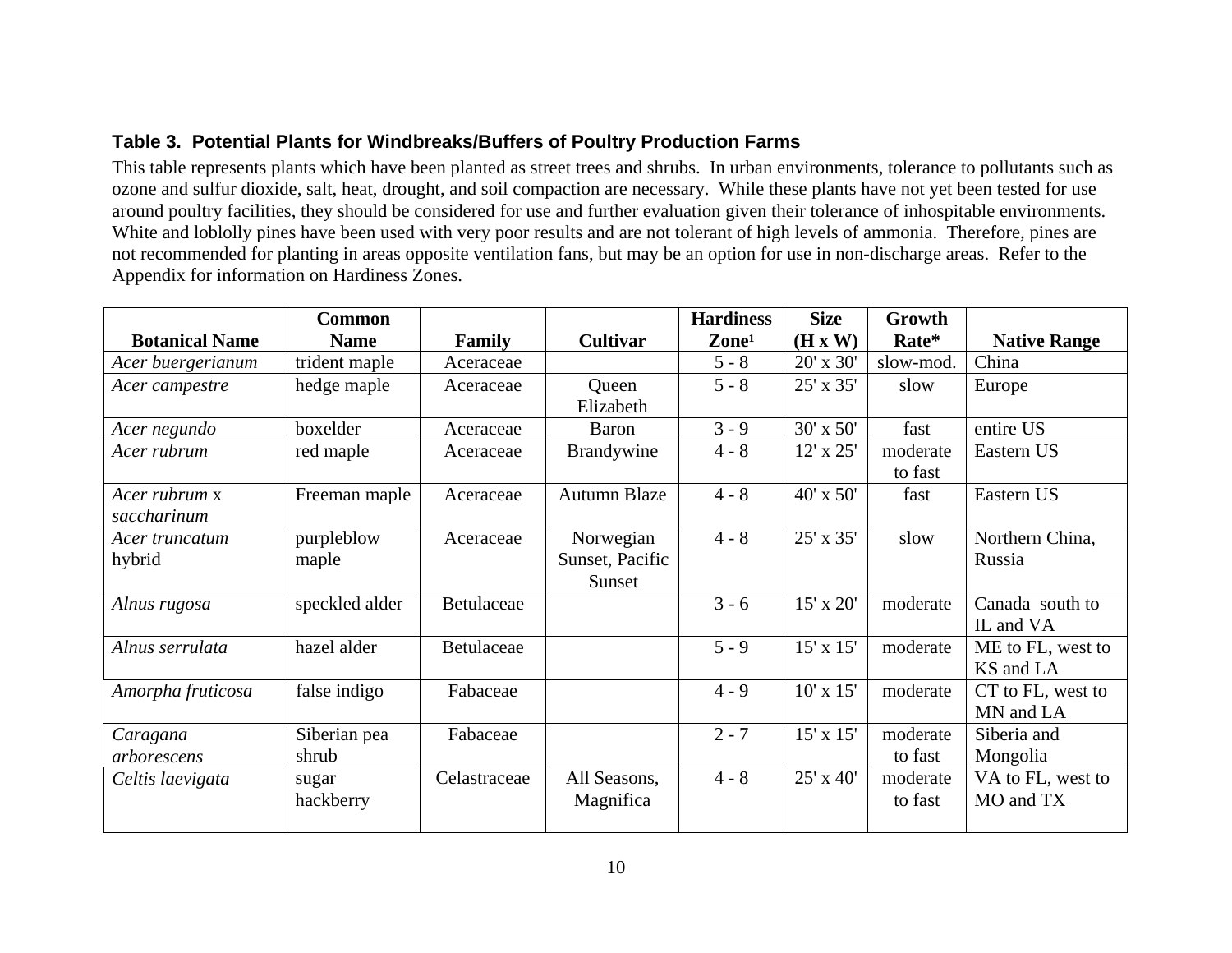|                       | <b>Common</b>  |              |                   | <b>Hardiness</b>  | <b>Size</b>      | Growth     |                     |
|-----------------------|----------------|--------------|-------------------|-------------------|------------------|------------|---------------------|
| <b>Botanical Name</b> | <b>Name</b>    | Family       | <b>Cultivar</b>   | Zone <sup>1</sup> | (H x W)          | Rate*      | <b>Native Range</b> |
| Celtis occidentalis   | common         | Celastraceae |                   | $3 - 9$           | 50' x 50'        | moderate   | MA to NC, west to   |
|                       | hackberry      |              |                   |                   |                  | to fast    | ND and OK           |
| Cercis canadensis     | redbud         | Fabaceae     |                   | $3 - 9$           | 25' x 25'        | moderate   | NJ to FL, west to   |
|                       |                |              |                   |                   |                  |            | IA and TX           |
| Ginkgo biloba         | ginkgo         | Ginkgoaceae  | Autumn Gold,      | $4 - 8$           | 30' x 70'        | slow to    | Eastern China       |
|                       |                |              | Lakeview,         |                   |                  | moderate   |                     |
|                       |                |              | Palo Alto,        |                   |                  |            |                     |
|                       |                |              | President         |                   |                  |            |                     |
| Gymnocladus dioicus   | Kentucky       | Fabaceae     |                   | $3b - 8$          | 40' x 60'        | slow to    | NY to GA, west to   |
|                       | coffeetree     |              |                   |                   |                  | moderate   | NE and OK           |
| Ilex decidua          | possumhaw      | Aquifoliceae | <b>Red Escort</b> | $5 - 9$           | $10' \times 15'$ | slow to    | MD to FL, west to   |
|                       | holly          |              | (male)            |                   |                  | moderate   | KS and TX           |
| Ilex glabra           | inkberry holly | Aquifoliceae | Compacta,         | $5 - 9$           | $8' \times 10'$  | slow, fast | NY to FL, west to   |
|                       |                |              | Densa, Nordic,    |                   |                  | from       | s MO and TX         |
|                       |                |              | Cape Cod          |                   |                  | sucker     |                     |
|                       |                |              |                   |                   |                  | shoots     |                     |
| Ilex vomitoria        | yaupon holly   | Aquifoliceae |                   | $7 - 10$          | 15' x 20'        | moderate   | VA to FL, west to   |
|                       |                |              |                   |                   |                  | to fast    | OK and TX           |
| Maackia amurensis     | Amur maackia   | Fabaceae     |                   | $4 - 7$           | 25' x 30'        | slow       | Manchuria           |
| Maclura pomifera      | osage orange   | Moraceae     | White Shield      | $4 - 9$           | 30 x 30          | fast       | AR to LA, west to   |
|                       |                |              |                   |                   |                  |            | OK and TX           |
| Metasequoia           | dawn redwood   | Taxodiaceae  |                   | $5 - 8$           | 25' x 80'        | fast       | China               |
| glyptostroboides      |                |              |                   |                   |                  |            |                     |
| Nyssa sylvatica       | black tupelo   | Nyssaceae    |                   | $4 - 9$           | 25' x 40'        | slow to    | ME to FL, west to   |
|                       |                |              |                   |                   |                  | moderate   | MI and TX           |
| Ostrya vurginiana     | hop hornbeam   | Betulaceae   |                   | $3 - 9$           | 25' x 35'        | slow       | Eastern US          |
| Picea pungens         | Colorado       | Pinaceae     |                   | $3 - 7$           | 15' x 50'        | slow to    | Central and         |
|                       | spruce         |              |                   |                   |                  | moderate   | southern Rocky      |
|                       |                |              |                   |                   |                  |            | Mountains           |
| Platanus occidentalis | sycamore       | Platanaceae  |                   | $4 - 9$           | 90' x 90'        | moderate   | ME to FL, west to   |
|                       |                |              |                   |                   |                  | to fast    | and TX              |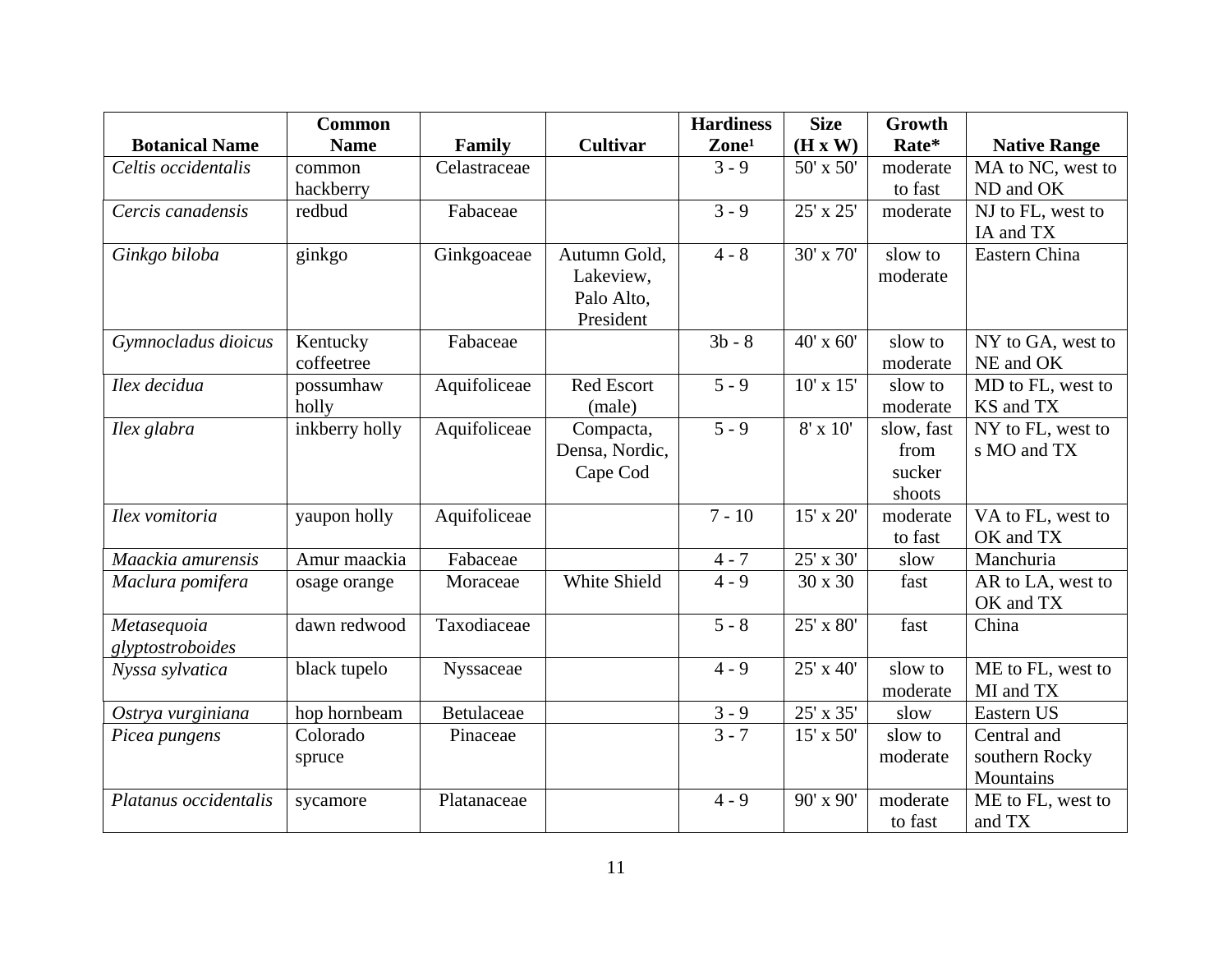|                       | <b>Common</b>     |              |                 | <b>Hardiness</b>   | <b>Size</b>   | Growth   |                     |
|-----------------------|-------------------|--------------|-----------------|--------------------|---------------|----------|---------------------|
| <b>Botanical Name</b> | <b>Name</b>       | Family       | <b>Cultivar</b> | Zone <sup>1</sup>  | (H x W)       | Rate*    | <b>Native Range</b> |
| Platanus x acerifolia | London            | Platanaceae  | Columbia,       | $5 - 8$            | $70'$ x       | moderate | American and        |
|                       | planetree         |              | Liberty         |                    | 100'          |          | Asian hybrid        |
| Quercus acutissima    | sawtooth oak      | Fagaceae     |                 | $6 - 9$            | 50' x 50'     | moderate | Asia                |
| Quercus bicolor       | swamp white       | Fagaceae     |                 | $4 - 8$            | 50' x 50'     | slow to  | ME to NC, west to   |
|                       | oak               |              |                 |                    |               | moderate | WI and MO           |
| Quercus macrocarpa    | bur oak           | Fagaceae     |                 | $3 - 8$            | 70' x 70'     | slow     | ME to TN, west to   |
|                       |                   |              |                 |                    |               |          | ND and OK           |
| Quercus phellos       | willow oak        | Fagaceae     |                 | $\overline{5} - 9$ | 35' x 50'     | moderate | MD to FL, west to   |
|                       |                   |              |                 |                    |               |          | MO and TX           |
| Quercus prinus        | chestnut oak      | Fagaceae     |                 | $4 - 8$            | 90' x 90'     | moderate | NH to SC, west to   |
|                       |                   |              |                 |                    |               |          | IN and AL           |
| Quercus rubra         | northern red      | Fagaceae     |                 | $3 - 7$            | 60' x 60'     | fast     | ME to GA, west to   |
|                       | oak               |              |                 |                    |               |          | MN and AR           |
| Quercus shumardii     | shumard oak       | Fagaceae     |                 | $\overline{5} - 9$ | 45' x 60'     | moderate | NC to FL, west to   |
|                       |                   |              |                 |                    |               | to fast  | IN, MO and TX       |
| Quercus texana (syn.  | Texas red oak     | Fagaceae     |                 | $5 - 9$            | 40' x 50'     | fast     | KY to Al, west to   |
| Q. nuttallii)         |                   |              |                 |                    |               |          | MO and TX           |
| Robinia               | black locust      | Fabaceae     |                 | $4 - 8$            | 30' x 40'     | fast     | Eastern US          |
| pseudoacacia          |                   |              |                 |                    |               |          |                     |
| Sophora japonica      | scholar tree      | Fabaceae     |                 | $4 - 7$            | $60'$ x $60'$ | moderate | China and Korea     |
|                       |                   |              |                 |                    |               | to fast  |                     |
| Thuja plicata         | giant             | Cupressaceae |                 | $4 - 8$            | $20'$ x 60'   | moderate | Western MT to       |
|                       | arborvitae        |              |                 |                    |               |          | WA and OR           |
| Tilia cordata         | littleleaf linden | Tiliaceae    |                 | $3b - 7$           | 40' x 60'     | moderate | Europe              |
| Tilia tomentosa       | silver linden     | Tiliaceae    |                 | $4 - 7$            | 40' x 60'     | moderate | Europe, W. Asia     |
| Ulmus americana       | American elm      | Ulmaceae     | Valley Forge,   | $3 - 9$            | 40' x 70'     | moderate | Eastern US          |
|                       |                   |              | Jefferson,      |                    |               | to fast  |                     |
|                       |                   |              | Princeton, New  |                    |               |          |                     |
|                       |                   |              | Harmony         |                    |               |          |                     |
|                       |                   |              |                 |                    |               |          |                     |
|                       |                   |              |                 |                    |               |          |                     |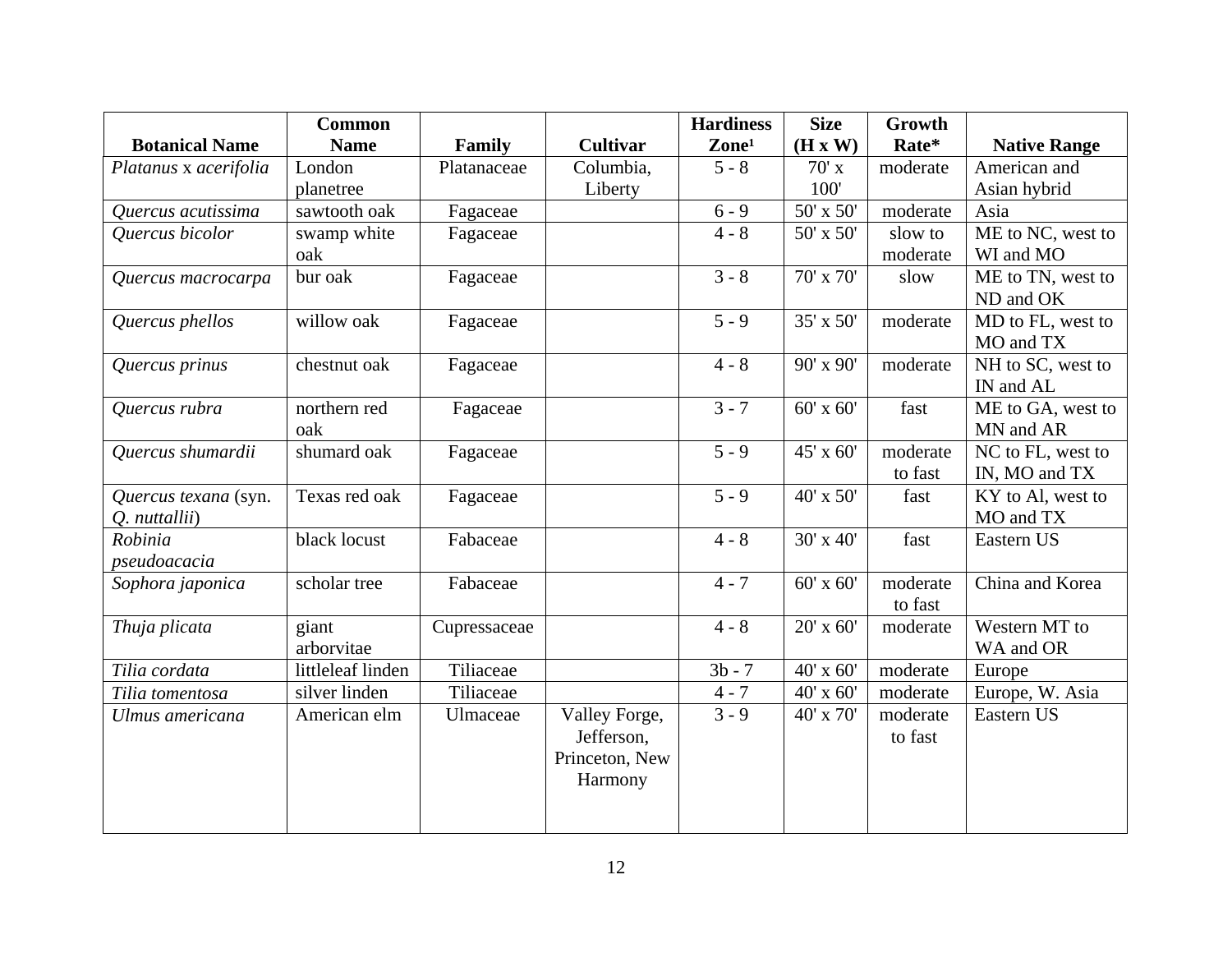|                       | Common         |          |                 | <b>Hardiness</b> | <b>Size</b>      | Growth   |                     |
|-----------------------|----------------|----------|-----------------|------------------|------------------|----------|---------------------|
| <b>Botanical Name</b> | <b>Name</b>    | Family   | <b>Cultivar</b> | $\bf{Zone^1}$    | (H x W)          | Rate*    | <b>Native Range</b> |
| Ulmus carpinifolia    | smoothleaf elm | Ulmaceae | Elsmo, Patriot, | $5 - 7$          | $40' \times 70'$ | fast     | Europe, N Africa    |
|                       |                |          | Homestead,      |                  |                  |          |                     |
|                       |                |          | Prospector      |                  |                  |          |                     |
| Zelkova serrata       | Japanese       | Ulmaceae |                 | $5 - 8$          | $40' \times 60'$ | moderate | Asia                |
|                       | zelkova        |          |                 |                  |                  | to fast  |                     |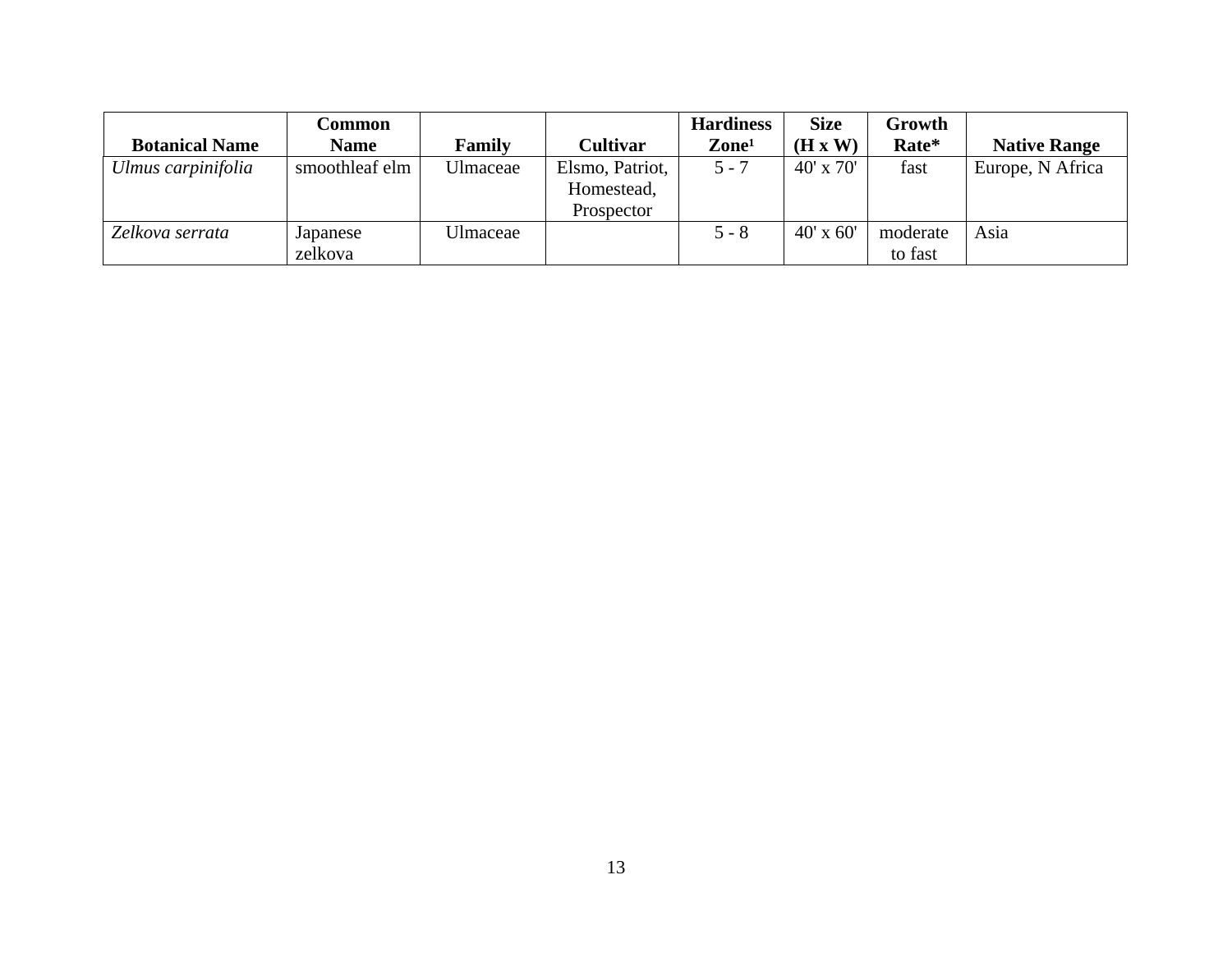# **Table 4. Cultural Conditions of Potential Plants for Windbreaks/Buffers of Poultry Production Farms**

For best results, always chose a plant species that meets your site conditions. Refer to the Appendix for information on Natural Drainage Classes.

|                          |                     |                                      |                        | <b>Natural Drainage Class<sup>2</sup></b> |                                 |                                 |                           | <b>Light Requirements</b> |              |                          |
|--------------------------|---------------------|--------------------------------------|------------------------|-------------------------------------------|---------------------------------|---------------------------------|---------------------------|---------------------------|--------------|--------------------------|
| <b>Botanical</b>         | <b>Common</b>       |                                      |                        | Moderate                                  | Somewhat                        |                                 |                           |                           |              |                          |
| <b>Name</b>              | <b>Name</b>         | <b>Excessively</b><br><b>Drained</b> | Well<br><b>Drained</b> | Well<br><b>Drained</b>                    | <b>Poorly</b><br><b>Drained</b> | <b>Poorly</b><br><b>Drained</b> | Sun                       | Part<br><b>Shade</b>      | <b>Shade</b> | <b>Notes</b>             |
| Acer                     | trident maple       |                                      | X                      | $\mathbf X$                               |                                 |                                 | X                         | $\mathbf X$               |              | Used as a street tree in |
| buergerianum             |                     |                                      |                        |                                           |                                 |                                 |                           |                           |              | Japan.                   |
| Acer campestre           | hedge maple         |                                      | X                      | X                                         | X                               |                                 | X                         | $\boldsymbol{\mathrm{X}}$ |              | 'Queen Elizabeth' is     |
|                          |                     |                                      |                        |                                           |                                 |                                 |                           |                           |              | faster growing and       |
|                          |                     |                                      |                        |                                           |                                 |                                 |                           |                           |              | tolerant of soil         |
|                          |                     |                                      |                        |                                           |                                 |                                 |                           |                           |              | compaction.              |
| Acer negundo             | boxelder            |                                      | X                      | $\mathbf X$                               | $\boldsymbol{\mathrm{X}}$       |                                 | X                         | $\boldsymbol{\mathrm{X}}$ |              | 'Baron' is a seedless    |
|                          |                     |                                      |                        |                                           |                                 |                                 |                           |                           |              | cultivar.                |
| Acer rubrum              | red maple           |                                      | X                      | $\boldsymbol{\mathrm{X}}$                 | $\boldsymbol{\mathrm{X}}$       | X                               | X                         | $\boldsymbol{X}$          |              | 'Brandywine' is a        |
|                          |                     |                                      |                        |                                           |                                 |                                 |                           |                           |              | male (seedless)          |
|                          |                     |                                      |                        |                                           |                                 |                                 |                           |                           |              | cultivar.                |
| Acer rubrum x            | Freeman             |                                      | X                      | $\overline{X}$                            | $\overline{X}$                  | X                               | $\overline{\text{X}}$     | $\overline{\text{X}}$     |              |                          |
| saccharinum              | maple               |                                      |                        |                                           |                                 |                                 |                           |                           |              |                          |
| Acer truncatum<br>hybrid | purpleblow<br>maple |                                      | X                      | $\boldsymbol{\mathrm{X}}$                 | X                               |                                 | X                         | $\boldsymbol{\mathrm{X}}$ |              |                          |
| Alnus rugosa             | speckled            |                                      |                        | $\boldsymbol{\mathrm{X}}$                 | $\overline{X}$                  | X                               | $\mathbf X$               |                           |              | Fixes atmospheric        |
|                          | alder               |                                      |                        |                                           |                                 |                                 |                           |                           |              | nitrogen, sensitive to   |
|                          |                     |                                      |                        |                                           |                                 |                                 |                           |                           |              | heat and drought.        |
| Alnus serrulata          | hazel alder         |                                      |                        | $\mathbf X$                               | X                               | X                               | $\boldsymbol{\mathrm{X}}$ |                           |              | Fixes atmospheric        |
|                          |                     |                                      |                        |                                           |                                 |                                 |                           |                           |              | nitrogen, sensitive to   |
|                          |                     |                                      |                        |                                           |                                 |                                 |                           |                           |              | heat and drought.        |
| Amorpha                  | false indigo        |                                      | $\boldsymbol{X}$       | X                                         | X                               |                                 | X                         |                           |              | pH adaptable, salt       |
| fruticosa                |                     |                                      |                        |                                           |                                 |                                 |                           |                           |              | tolerant, fruit is       |
|                          |                     |                                      |                        |                                           |                                 |                                 |                           |                           |              | banned in CT, fixes      |
|                          |                     |                                      |                        |                                           |                                 |                                 |                           |                           |              | atmospheric nitrogen.    |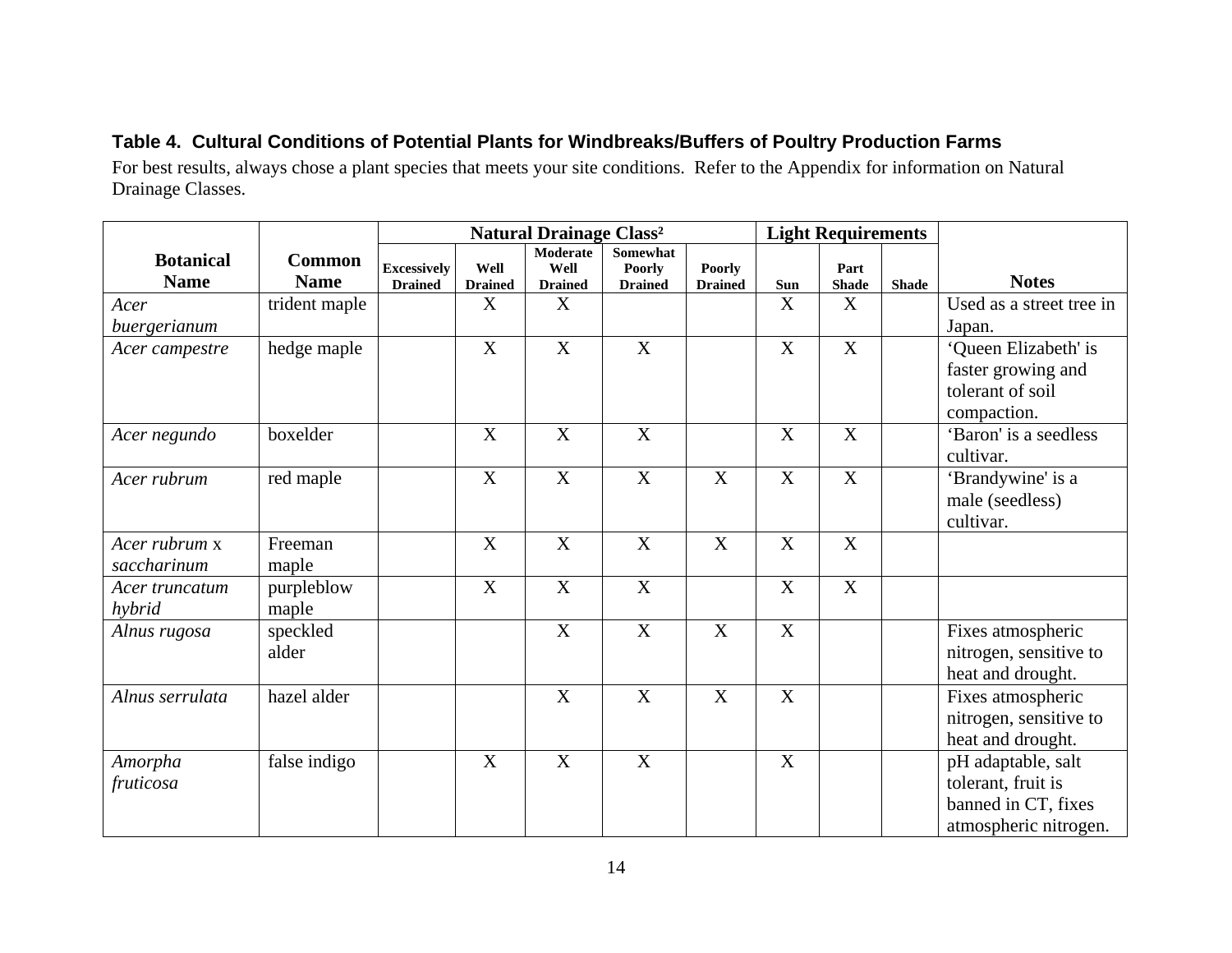|                                 |                              |                                      |                        | <b>Natural Drainage Class<sup>2</sup></b> |                                                    |                                 | <b>Light Requirements</b> |                         |              |                                                                                           |
|---------------------------------|------------------------------|--------------------------------------|------------------------|-------------------------------------------|----------------------------------------------------|---------------------------------|---------------------------|-------------------------|--------------|-------------------------------------------------------------------------------------------|
| <b>Botanical</b><br><b>Name</b> | <b>Common</b><br><b>Name</b> | <b>Excessively</b><br><b>Drained</b> | Well<br><b>Drained</b> | Moderate<br>Well<br><b>Drained</b>        | <b>Somewhat</b><br><b>Poorly</b><br><b>Drained</b> | <b>Poorly</b><br><b>Drained</b> | Sun                       | Part<br><b>Shade</b>    | <b>Shade</b> | <b>Notes</b>                                                                              |
| Caragana                        | Siberian pea                 |                                      | X                      | $\mathbf X$                               | X                                                  |                                 | X                         | X                       |              | Fixes atmospheric                                                                         |
| arborescens                     | shrub                        |                                      |                        |                                           |                                                    |                                 |                           |                         |              | nitrogen, very<br>adaptable, salt<br>tolerant.                                            |
| Celtis laevigata                | sugar<br>hackberry           |                                      | $\mathbf X$            | $\mathbf X$                               | $\mathbf X$                                        | $\mathbf X$                     | $\mathbf X$               |                         |              | Tolerant of soil<br>compaction.                                                           |
| Celtis<br>occidentalis          | common<br>hackberry          | $\mathbf X$                          | $\mathbf X$            | $\mathbf X$                               | $\mathbf X$                                        |                                 | $\mathbf X$               |                         |              | Salt tolerant.                                                                            |
| Cercis canadensis               | redbud                       |                                      | $\mathbf X$            | $\mathbf X$                               |                                                    |                                 | $\mathbf X$               | $\mathbf X$             |              |                                                                                           |
| Ginkgo biloba                   | ginkgo                       |                                      | $\overline{\text{X}}$  | $\overline{X}$                            | $\overline{X}$                                     |                                 | $\mathbf X$               | $\overline{\mathbf{X}}$ |              | Use male (fruitless)<br>cultivars.                                                        |
| Gymnocladus<br>dioicus          | Kentucky<br>coffeetree       |                                      | $\boldsymbol{X}$       | $\boldsymbol{X}$                          | $\overline{X}$                                     |                                 | $\mathbf X$               |                         |              |                                                                                           |
| Ilex decidua                    | possumhaw<br>holly           |                                      |                        | $\boldsymbol{X}$                          | $\boldsymbol{X}$                                   | $\mathbf X$                     | $\mathbf X$               | X                       |              | I. opaca can serve as a<br>pollinator; 'Escort' is a<br>seedless cultivar.                |
| Ilex glabra                     | inkberry<br>holly            |                                      |                        | $\mathbf X$                               | $\boldsymbol{X}$                                   | $\mathbf X$                     | $\mathbf X$               | $\mathbf X$             | $\mathbf X$  | Plants sucker to form<br>thickets.                                                        |
| Ilex vomitoria                  | yaupon holly                 | $\mathbf X$                          | $\mathbf X$            | $\mathbf X$                               | $\mathbf X$                                        | $\mathbf X$                     | $\mathbf X$               | $\overline{\mathbf{X}}$ |              | Salt tolerant.                                                                            |
| Maackia<br>amurensis            | Amur<br>maackia              |                                      | $\overline{X}$         | $\overline{\mathbf{X}}$                   | $\overline{\mathbf{X}}$                            |                                 | $\overline{X}$            | $\overline{\mathbf{X}}$ |              | Fixes atmospheric<br>nitrogen.                                                            |
| Maclura pomifera                | osage orange                 | X                                    | $\overline{X}$         | $\overline{X}$                            | $\overline{X}$                                     |                                 | $\overline{X}$            |                         |              | 'White Shield' is thorn<br>free and male<br>(fruitless), sensitive to<br>soil compaction. |
| Metasequoia<br>glyptostroboides | dawn<br>redwood              |                                      | X                      | $\boldsymbol{X}$                          | X                                                  | X                               | X                         |                         |              |                                                                                           |
| Nyssa sylvatica                 | black tupelo                 |                                      | $\mathbf X$            | $\overline{X}$                            | $\overline{X}$                                     | X                               | $\mathbf X$               | $\mathbf X$             |              | Tap rooted species,<br>transplant in the<br>spring, salt tolerant.                        |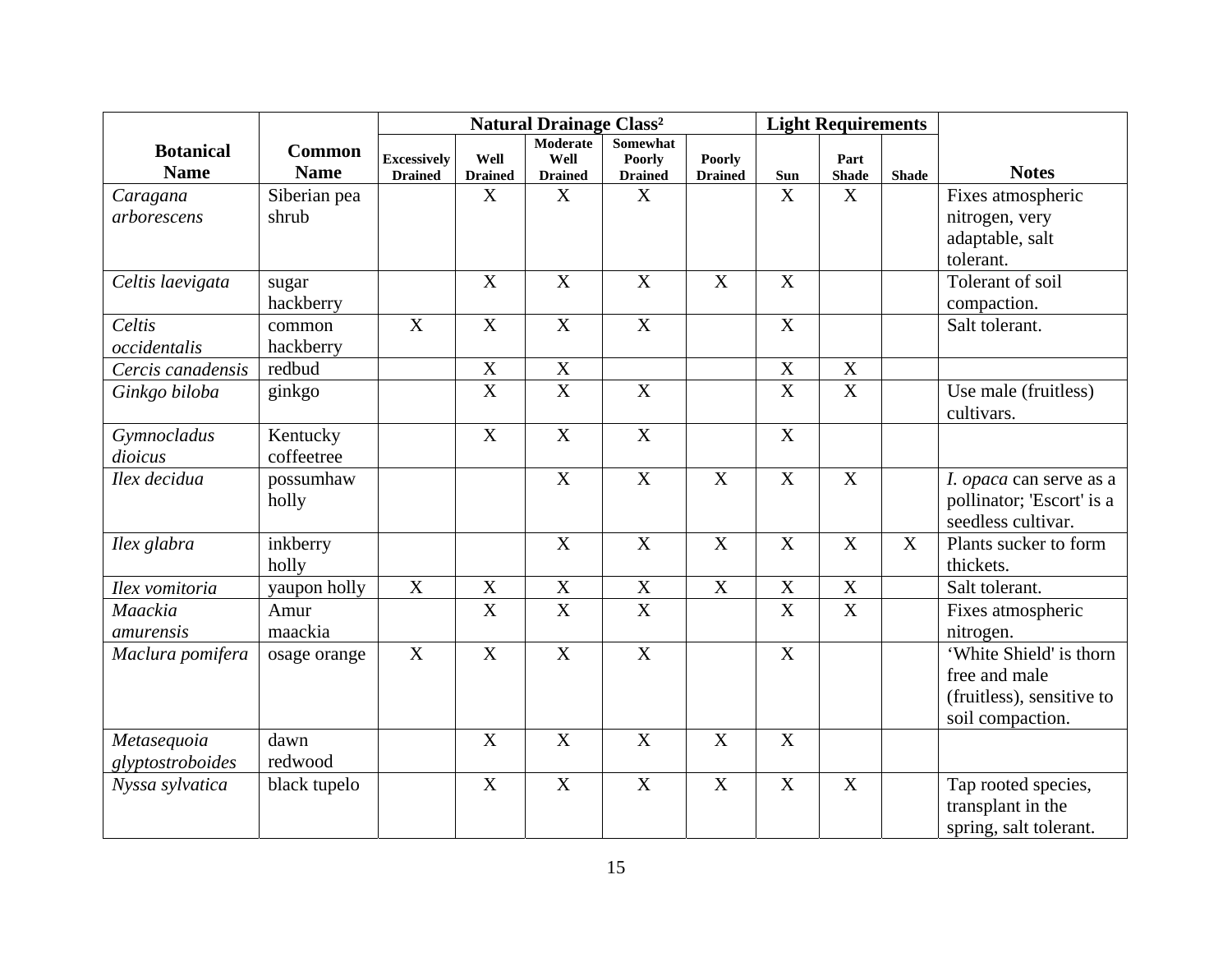|                                                   |                              |                                      |                           | <b>Natural Drainage Class<sup>2</sup></b> |                                             |                                 |                           | <b>Light Requirements</b> |              |                                                                                                |
|---------------------------------------------------|------------------------------|--------------------------------------|---------------------------|-------------------------------------------|---------------------------------------------|---------------------------------|---------------------------|---------------------------|--------------|------------------------------------------------------------------------------------------------|
| <b>Botanical</b><br><b>Name</b>                   | <b>Common</b><br><b>Name</b> | <b>Excessively</b><br><b>Drained</b> | Well<br><b>Drained</b>    | Moderate<br>Well<br><b>Drained</b>        | Somewhat<br><b>Poorly</b><br><b>Drained</b> | <b>Poorly</b><br><b>Drained</b> | Sun                       | Part<br><b>Shade</b>      | <b>Shade</b> | <b>Notes</b>                                                                                   |
| Ostrya vurginiana                                 | hop<br>hornbeam              | X                                    | X                         | $\mathbf X$                               |                                             |                                 | X                         | $\mathbf X$               |              | Reestablish slowly<br>after transplanting,<br>soil compaction<br>sensitive.                    |
| Picea pungens                                     | Colorado<br>spruce           |                                      | $\mathbf X$               | $\mathbf X$                               | $\overline{X}$                              |                                 | X                         |                           |              |                                                                                                |
| Platanus<br>occidentalis                          | sycamore                     |                                      | $\boldsymbol{\mathrm{X}}$ | $\overline{X}$                            | $\overline{X}$                              | X                               | $\mathbf X$               | X                         |              | 2, 4-D sensitive.                                                                              |
| Platanus x<br>acerifolia                          | London<br>planetree          |                                      | $\mathbf X$               | $\mathbf X$                               | $\boldsymbol{X}$                            | $\mathbf X$                     | X                         | $\mathbf X$               |              |                                                                                                |
| Quercus<br>acutissima                             | sawtooth oak                 |                                      |                           | $\boldsymbol{\mathrm{X}}$                 | $\boldsymbol{X}$                            | $\mathbf X$                     | $\mathbf X$               | $\mathbf X$               |              | Fastest growing oak.                                                                           |
| Quercus bicolor                                   | swamp white<br>oak           |                                      |                           |                                           | $\mathbf X$                                 | $\boldsymbol{\mathrm{X}}$       | X                         | $\mathbf X$               |              | Tolerant of soil<br>compaction.                                                                |
| Quercus<br>macrocarpa                             | bur oak                      |                                      | $\mathbf X$               | $\mathbf X$                               | $\mathbf X$                                 |                                 | $\mathbf X$               | X                         |              | Difficult to transplant<br>due to taproot, very<br>adaptable, sensitive to<br>soil compaction. |
| Quercus phellos                                   | willow oak                   |                                      | $\boldsymbol{\mathrm{X}}$ | $\mathbf X$                               | $\mathbf X$                                 |                                 | $\mathbf X$               | X                         |              | Transplants well.                                                                              |
| Quercus prinus                                    | chestnut oak                 | $\boldsymbol{\mathrm{X}}$            | $\overline{\mathbf{X}}$   | $\overline{\textbf{X}}$                   | $\overline{X}$                              |                                 | $\mathbf X$               | $\overline{\mathbf{X}}$   |              | Transplants well.                                                                              |
| Quercus rubra                                     | northern red<br>oak          |                                      | $\overline{\text{X}}$     | $\overline{\text{X}}$                     | $\overline{\mathbf{X}}$                     |                                 | $\overline{\mathbf{X}}$   | $\overline{\mathbf{X}}$   |              | Transplants well.                                                                              |
| Quercus<br>shumardii                              | shumard oak                  |                                      | $\overline{X}$            | $\overline{X}$                            | $\overline{X}$                              |                                 | $\mathbf X$               |                           |              | Slow growth after<br>transplanting.                                                            |
| Quercus texana<br>$(syn. Q.$ <i>nuttallii</i> $)$ | Texas red<br>oak             |                                      | $\mathbf X$               | $\mathbf X$                               | $\mathbf X$                                 | $\mathbf X$                     | $\mathbf X$               |                           |              | Very good for<br>Southern areas,<br>transplants well.                                          |
| Robinia<br>pseudoacacia                           | black locust                 | $\overline{X}$                       | $\mathbf X$               | $\overline{\mathbf{X}}$                   |                                             |                                 | $\boldsymbol{\mathrm{X}}$ | $\mathbf X$               |              | Salt tolerant.                                                                                 |
| Sophora japonica                                  | scholar tree                 |                                      | $\boldsymbol{\mathrm{X}}$ | $\overline{X}$                            | $\overline{X}$                              |                                 | $\mathbf X$               |                           |              |                                                                                                |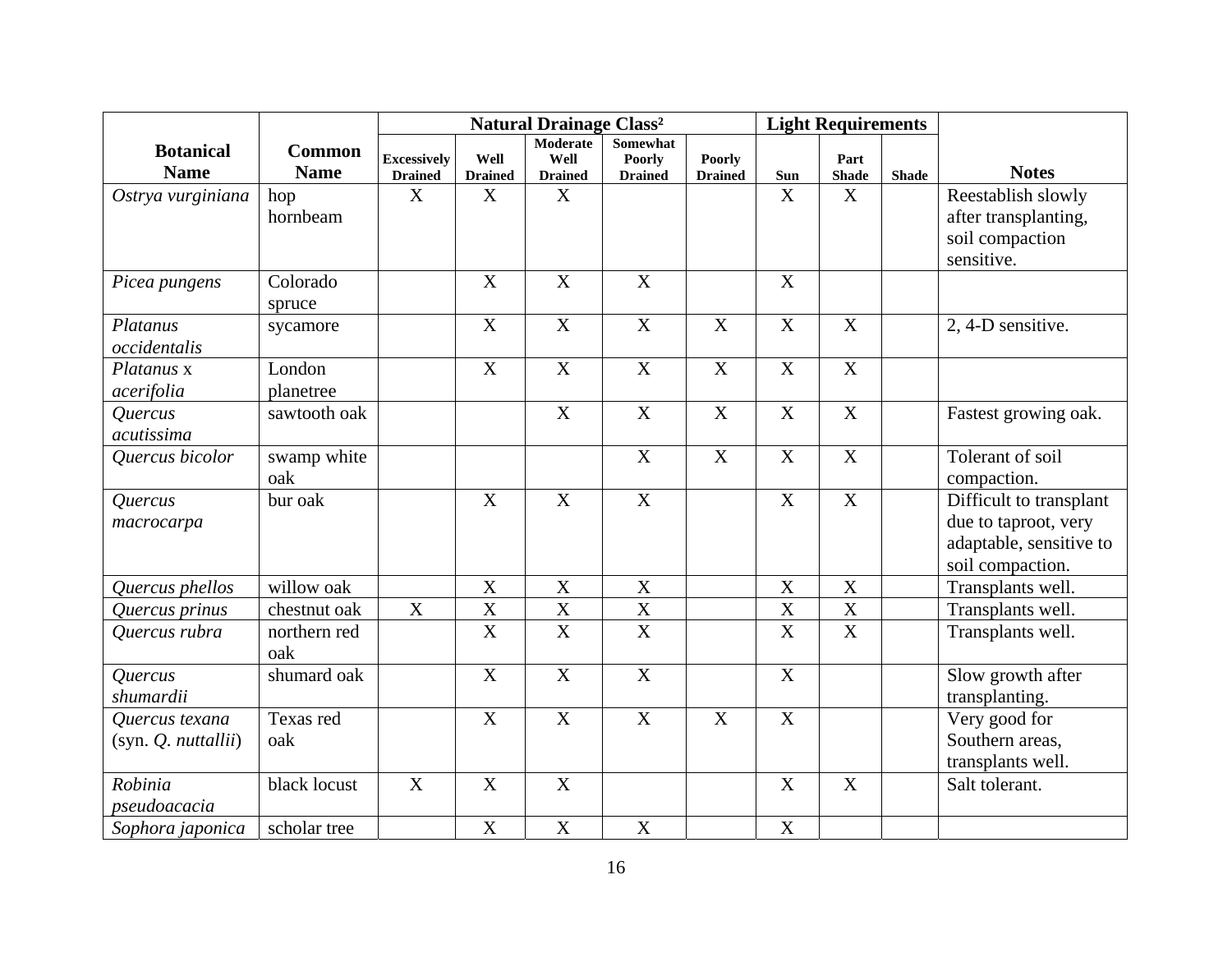|                                 |                       |                                      |                        | <b>Natural Drainage Class<sup>2</sup></b> |                                             |                                 | <b>Light Requirements</b> |                      |       |                   |
|---------------------------------|-----------------------|--------------------------------------|------------------------|-------------------------------------------|---------------------------------------------|---------------------------------|---------------------------|----------------------|-------|-------------------|
| <b>Botanical</b><br><b>Name</b> | Common<br><b>Name</b> | <b>Excessively</b><br><b>Drained</b> | Well<br><b>Drained</b> | Moderate<br>Well<br><b>Drained</b>        | Somewhat<br><b>Poorly</b><br><b>Drained</b> | <b>Poorly</b><br><b>Drained</b> | <b>Sun</b>                | Part<br><b>Shade</b> | Shade | <b>Notes</b>      |
| Thuja plicata                   | giant                 |                                      | X                      | X                                         | X                                           | X                               | X                         | X                    |       |                   |
|                                 | arborvitae            |                                      |                        |                                           |                                             |                                 |                           |                      |       |                   |
| Tilia cordata                   | littleleaf            |                                      | X                      | X                                         |                                             |                                 | X                         |                      |       |                   |
|                                 | linden                |                                      |                        |                                           |                                             |                                 |                           |                      |       |                   |
| Tilia tomentosa                 | silver linden         |                                      | X                      | X                                         |                                             |                                 | X                         |                      |       |                   |
| Ulmus americana                 | American              |                                      | X                      | X                                         | X                                           |                                 | X                         |                      |       | Use new Dutch Elm |
|                                 | elm                   |                                      |                        |                                           |                                             |                                 |                           |                      |       | Disease tolerant  |
|                                 |                       |                                      |                        |                                           |                                             |                                 |                           |                      |       | cultivars.        |
| <b>Ulmus</b>                    | smoothleaf            |                                      | X                      | X                                         |                                             |                                 | X                         |                      |       |                   |
| carpinifolia                    | elm                   |                                      |                        |                                           |                                             |                                 |                           |                      |       |                   |
| Zelkova serrata                 | Japanese              |                                      | X                      | X                                         |                                             |                                 | X                         |                      |       |                   |
|                                 | zelkova               |                                      |                        |                                           |                                             |                                 |                           |                      |       |                   |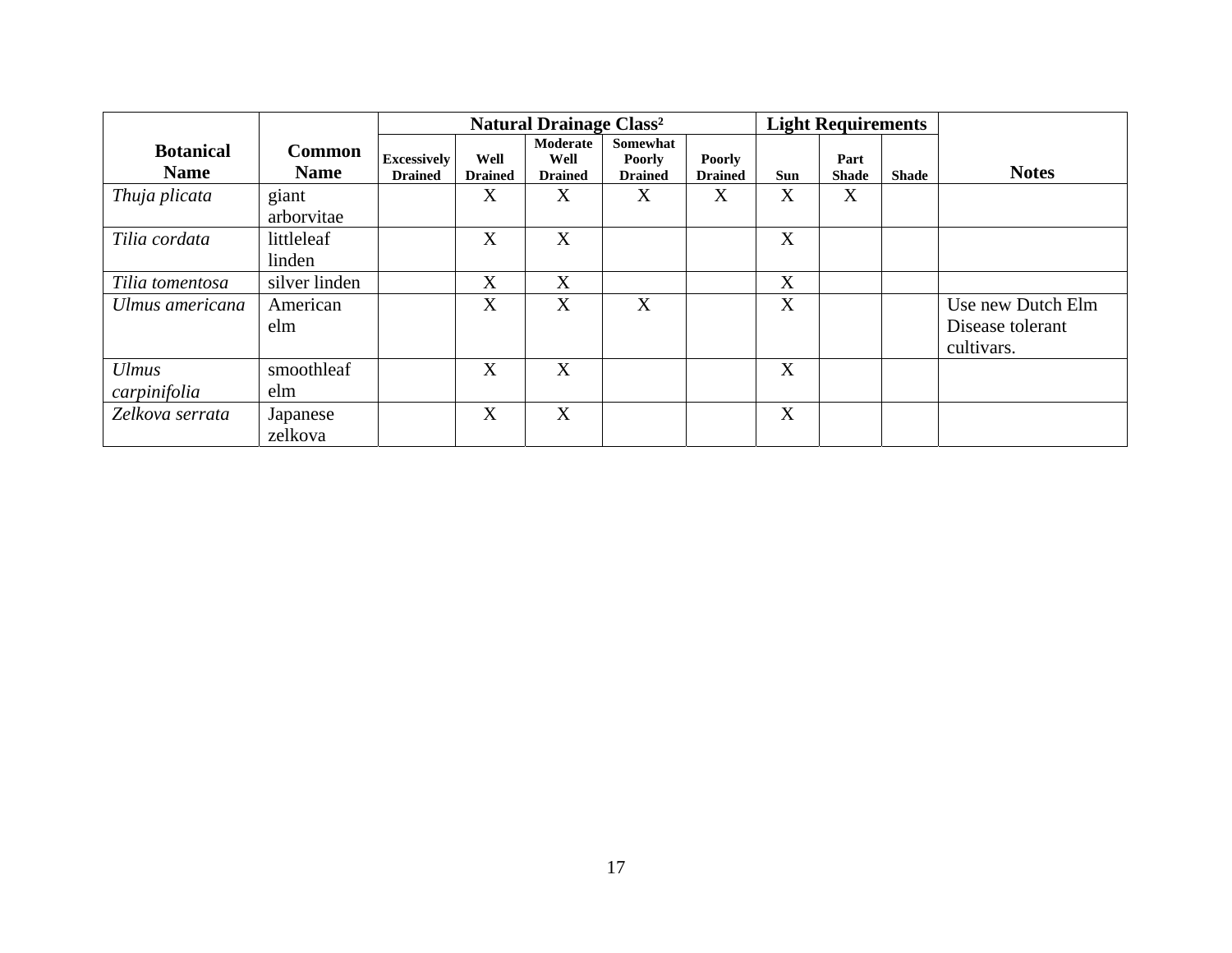# **Appendix**

## 1 - USDA Plant Hardiness Zone Map

For more detailed information on the USDA Hardiness Zone Map visit their web site at: http://www.usna.usda.gov/Hardzone/ushzmap.html



## 2 - Natural Drainage Classes

Refers to the frequency and duration of periods of saturation or partial saturation during soil formation, as opposed to altered drainage, which is commonly the result of artificial drainage or irrigation but may be caused by the sudden deepening of channels or the blocking of drainage outlets. With alteration of the site either by irrigation or by drainage practices, these natural drainage classes may be modified to fit the moisture requirements of the plants. Seven classes of natural soil drainage are recognized. Tables 2 and 4 utilize 5 of these drainage classes.

**Excessively drained**. Water is removed from the soil very rapidly. Excessively drained soils are commonly very coarse textured, rocky, or shallow. Some are steep. All are free of the mottling related to wetness.

SOIL MORPHOLOGY: Typically excessively drained soils have bright matrix colors (high chroma and value) in the upper subsoil which gradually fades with depth to the unweathered color of the underlying geologic material. Some excessively drained soils that have developed within recently deposited sediments (flood plain deposits and coastal dunes) lack color development within the subsoil. Excessively drained soils are not mottled within the upper 5 feet. Soil textures are loamy fine sand or coarser below 10 inches.

**Somewhat excessively drained.** Water is removed from the soil rapidly. Many somewhat excessively drained soils are sandy and rapidly pervious. Some are shallow. Some are so steep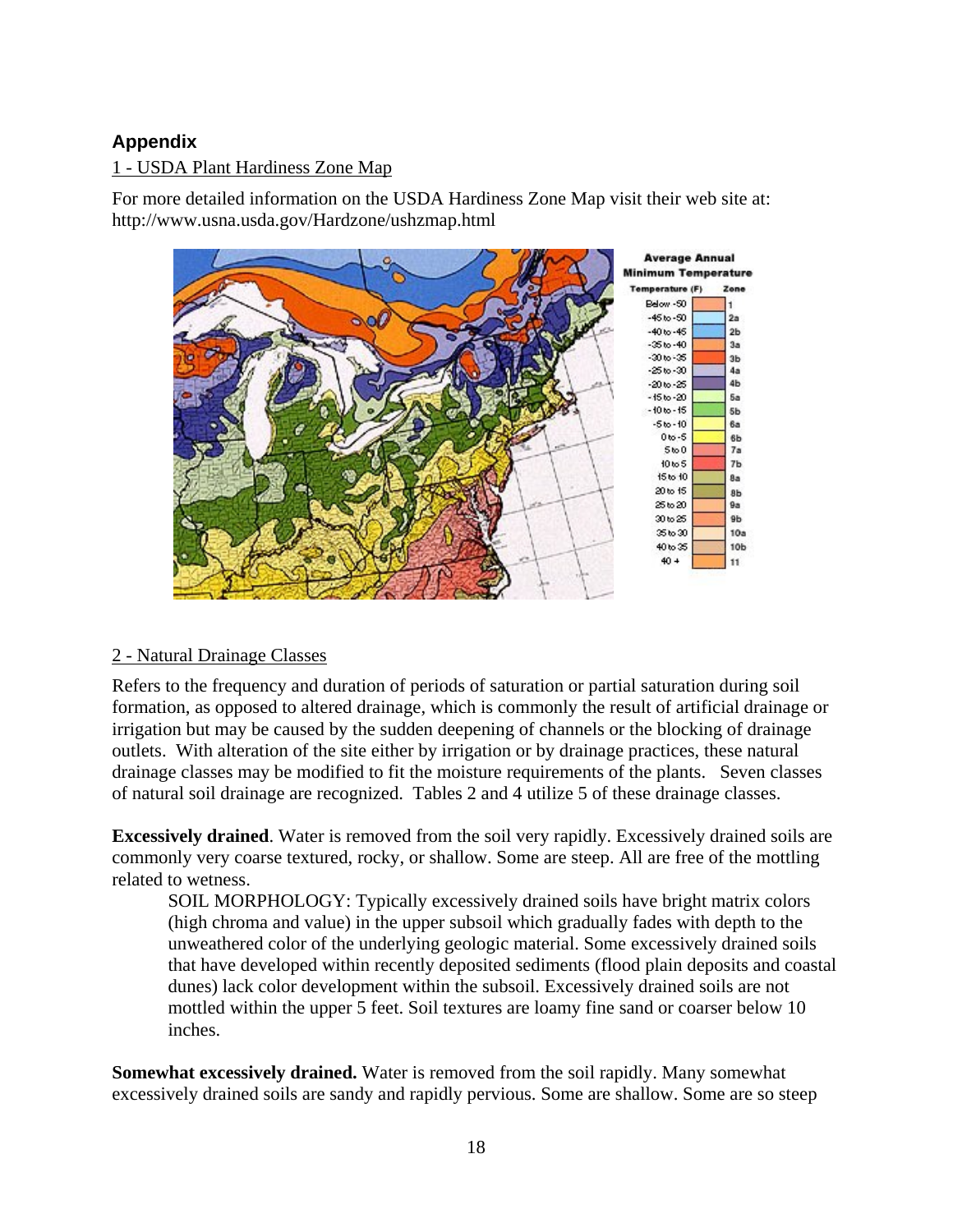that much of the water they receive is lost as runoff. All are free of the mottling related to wetness.

**Well drained**. Water is removed from the soil readily, but not rapidly. It is available to plants throughout most of the growing season, and wetness does not inhibit growth of roots for significant periods during most growing seasons. Well drained soils are commonly medium textured. They are mainly free of mottling.

SOIL MORPHOLOGY: Typically well drained soils have bright matrix colors (high chroma and value) in the upper subsoil which gradually fades with depth to the unweathered color of the underlying geologic material. Well drained soils that have developed within recently deposited sediments (floodplain deposits) lack color development. These soils are not mottled within the upper 40 inches. Soil mottling (few, faint and distinct mottles) may be present in some compact glacial till soils above the hardpan layer but are not present in the underlying substratum. Soil textures are typically very fine sand or finer in horizons between 10 to 40 inches.

**Moderately well drained**. Water is removed from the soil somewhat slowly during some periods. Moderately well drained soils are wet for only a short time during the growing season, but periodically they are wet long enough that most mesophytic crops are affected. They commonly have a slowly pervious layer within or directly below the solum, or periodically receive high rainfall, or both.

SOIL MORPHOLOGY: Typically moderately well drained soils have bright matrix colors (high chroma and value) in the upper subsoil. Moderately well drained soils have distinct or prominent mottles between a depth of 15 and 40 inches below the soil surface.

**Somewhat poorly drained**. Water is removed slowly enough that the soil is wet for significant periods during the growing season. Wetness markedly restricts the growth of mesophytic crops unless artificial drainage is provided. Somewhat poorly drained soils commonly have a slowly pervious layer, a high water table, additional water from seepage, nearly continuous rainfall, or a combination of these.

**Poorly drained.** Water is removed so slowly that the soil is saturated periodically during the growing season or remains wet for long periods. Free water is commonly at or near the surface for long enough during the growing season that most mesophytic crops cannot be grown unless the soil is artificially drained. The soil is not continuously saturated in layers directly below plow depth. Poor drainage results from a high water table, a slowly pervious layer within the profile, seepage, nearly continuous rainfall, or a combination of these.

SOIL MORPHOLOGY: Typically poorly drained soils are mottled directly below the A horizon. Depending upon soil profile development and soil textures, matrix colors may vary. Soils that exhibit pronounced Spodic development have an albic horizon which has faint to prominent mottles and is underlain by an ortstein or a spodic horizon which is partially cemented or has iron nodules. The Spodic horizon and material directly underlying the spodic have distinct and prominent mottles. Poorly drained soils with very fine sand or finer textures have matrix colors with chroma of 2 or less within 20 inches of the surface. Poorly drained soils with loamy fine sand or coarser textures have matrix colors with chroma of 3 or less within 12 inches of the surface.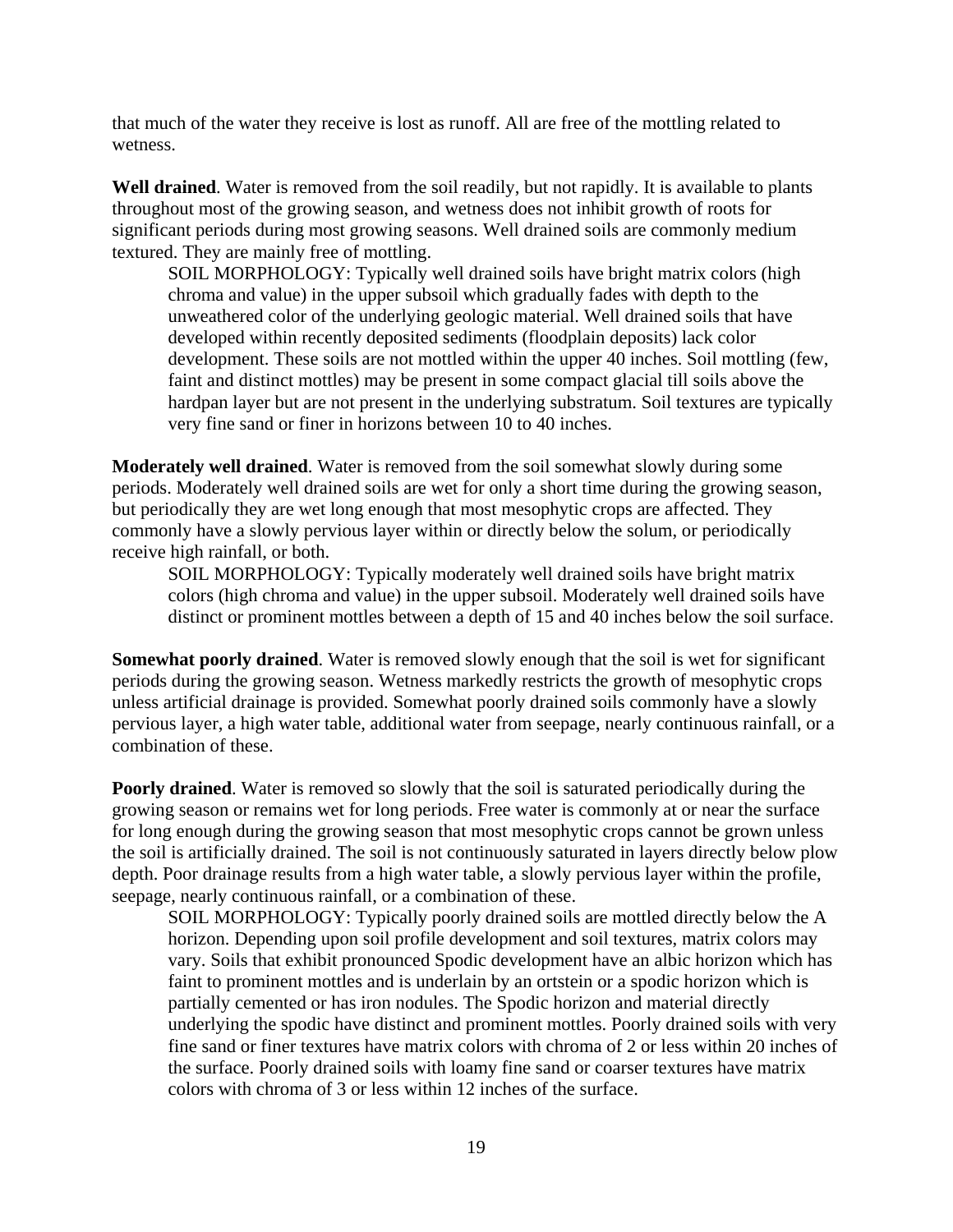**Very poorly drained**. Water is removed from the soil so slowly that free water remains at or on the surface during most of the growing season. Unless the soil is artificially drained, most mesophytic crops cannot be grown. Very poorly drained soils are commonly level or depressed and are frequently ponded. Yet, where rainfall is high and nearly continuous, they can have moderate or high slope gradients.

SOIL MORPHOLOGY: Typically very poorly drained soils have organic soil materials that extend from the surface to a depth of 16 inches or more, or either have a histic epipedon or an epipedon that has "n" value of greater than 0.7. These soils are generally gleyed directly below the surface layers.